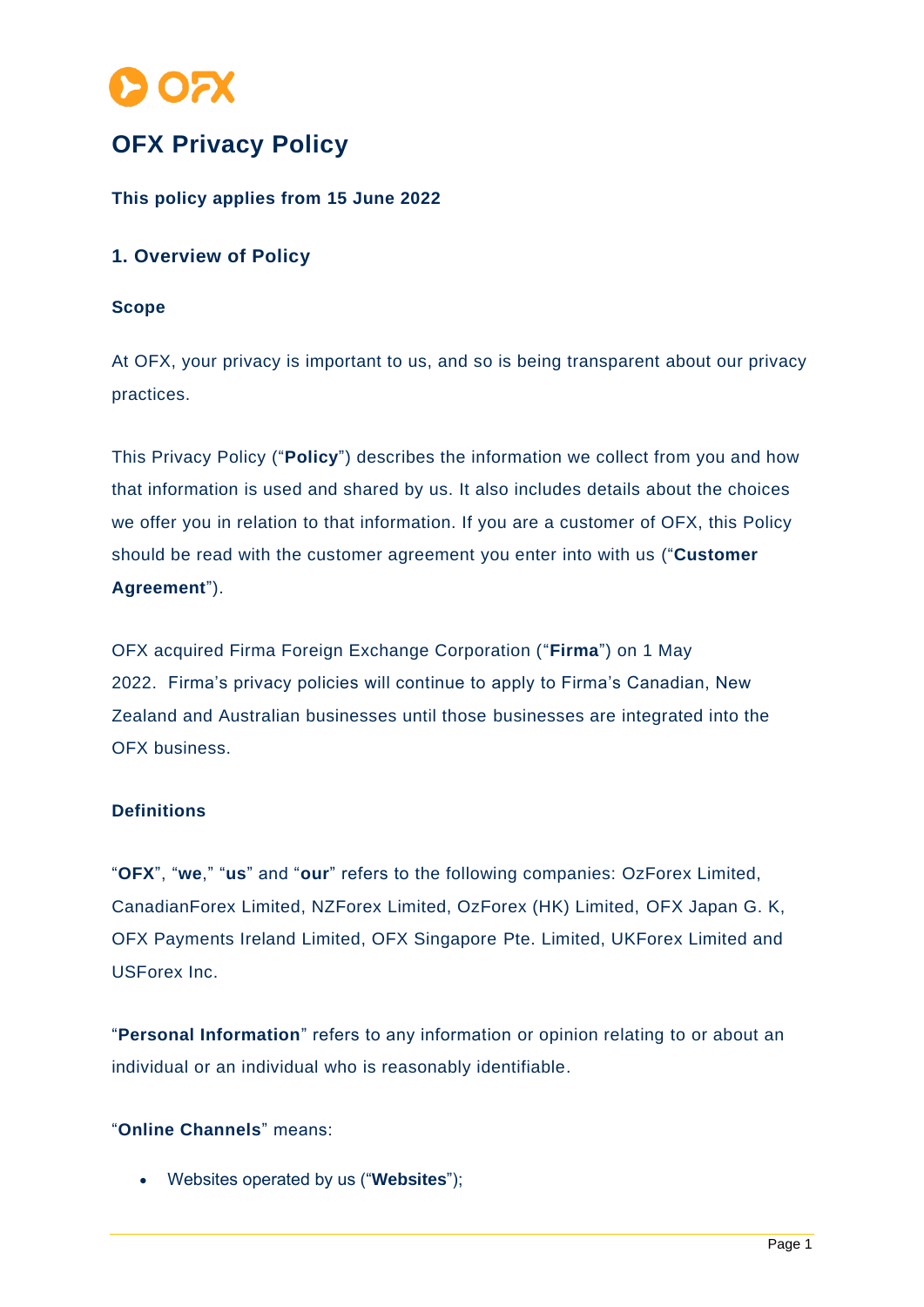

- Software applications made available by us for use on or through computers and mobile devices ("**Apps**");
- Our social media pages and apps that we control (collectively, our "**Social Media Pages**"); and
- HTML-formatted email messages that we send to you that link to this Policy or other communications with you.
- Device notifications and other channels we use that are not Websites, Apps or Social Media Pages.

## **2. Information We Collect**

## **Identification Information**

We may collect some or all of the following information: your name, date of birth, title, gender, mailing address, phone number, email address, nationality, occupation and social security number or other tax identification number.

To comply with applicable laws and regulations (including anti-money laundering and counter terrorism financing laws ("**AML/ CTF Laws**"), we may collect identity verification information such as copies of your government-issued identification (including passport, driver's license, social security card, government health benefits card or national ID card) or other authentication information, all of which may include photographs of you.

We also may provide you with the option of using identification verification technologies that analyse your facial imagery or other biometric information provided.

#### **Financial Information**

In order to comply with AML/ CTF Laws, assess creditworthiness, and process payments and transactions we may collect financial information such as bank account details (account number, routing number), credit or debit card numbers, credit information or reports or tax information, such as withholding allowances and filing status.

#### **Transaction Information**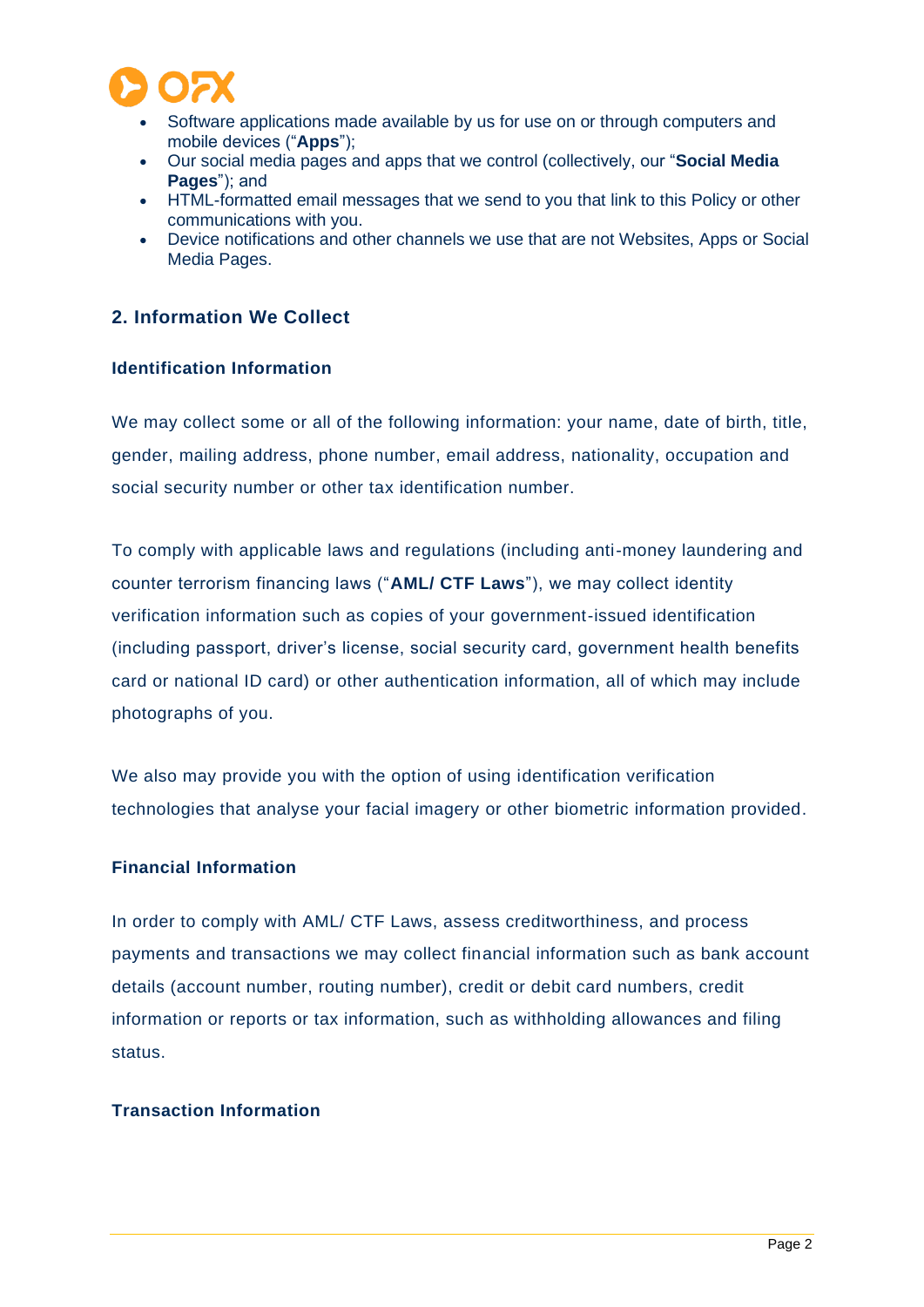

When you book transactions with us, we may collect information about the parties to the transaction, the source of the funds, the reason for the transaction, and the devices and payment methods used to complete transactions. If you choose to pay someone else, we will ask you for the designated recipient's name, mailing address, email address and bank account information. This is necessary for us to make a payment to them and you confirm that you know they agree or that you are otherwise allowed to give us this information and will inform them of the contents of this Privacy Policy.

### **Business Information**

If you are using our services on behalf of a business entity, we may collect information about the business including the organisational structure of the company and individuals involved in the business. We also may collect entity formation documents or other corporate records. OFX is required under AML/ CTF Laws to collect Personal Information of individuals who ultimately own or control corporate clients, directly or indirectly ("**Beneficial Owners**"). Such information may include the Beneficial Owner's name, date of birth, title, gender, mailing address, phone number, email address, nationality, occupation and social security number or other tax identification number. You confirm that you know the Beneficial Owners agree or that you are otherwise allowed to give us this information and will inform the Beneficial Owners of the contents of this Privacy Policy

### **Background Information**

To the extent permitted by applicable law, we may obtain, in the course of providing you with the services you request, background check reports from public records of criminal convictions and arrest records. Some jurisdictions require us to obtain your consent. Where you refuse to provide consent, we may be unable to provide services to you.

#### **Log Data**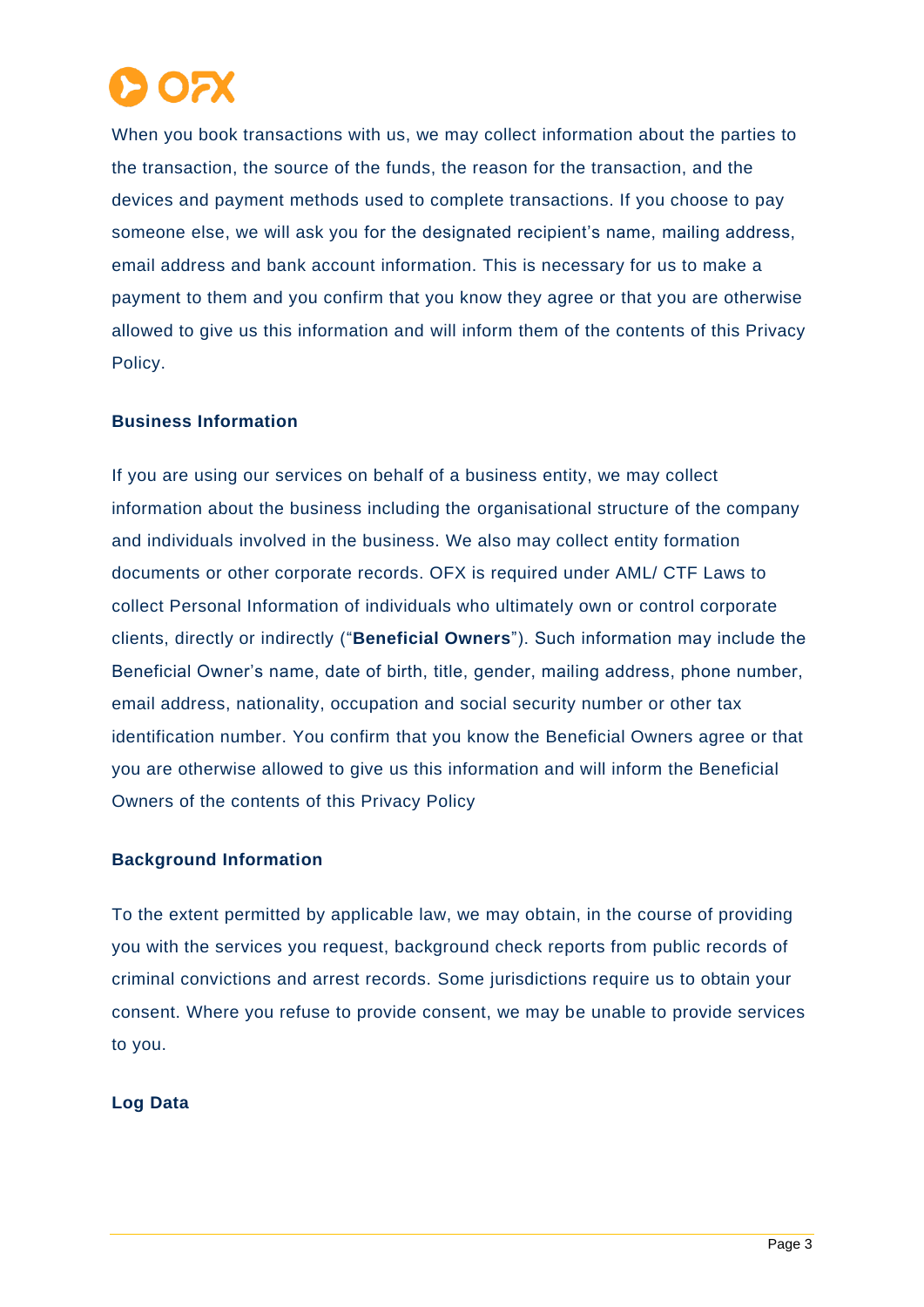

When you access our Online Channels, we collect server logs, which may include information such as IP address, access times and dates, pages viewed and other system activity, including the third-party site you were using before and after accessing our services.

#### **Device Information**

We may obtain information about the devices you use to access our Online Channels including: the device type, operating systems and versions, the device manufacturer and model, preferred languages, and plugins.

### **Usage and Preference Information**

We collect information about how you interact with the Online Channels and how you use our Online Channels, including your user preferences and other settings selected by you. In some cases we do this by using cookies and other tracking technologies. Please see further details in our [Cookies & Tracking](https://www.ofx.com/en-us/legal/cookie-policy/) Notice.

#### **Geolocation Information**

When you use certain features of our Online Channels, we may collect information about your precise or approximate location as determined by data such as your IP address or mobile device GPS. Most mobile devices allow you to control or disable the use of geolocation services for applications by changing preferences on your mobile device.

#### **Aggregated/Anonymised Data**

We may also collect or create aggregated and/or anonymised data about our users with anonymised or deidentified data. This data is used for industry and market analysis, demographic profiling, marketing and advertising, and other business purposes.

### **Other Information**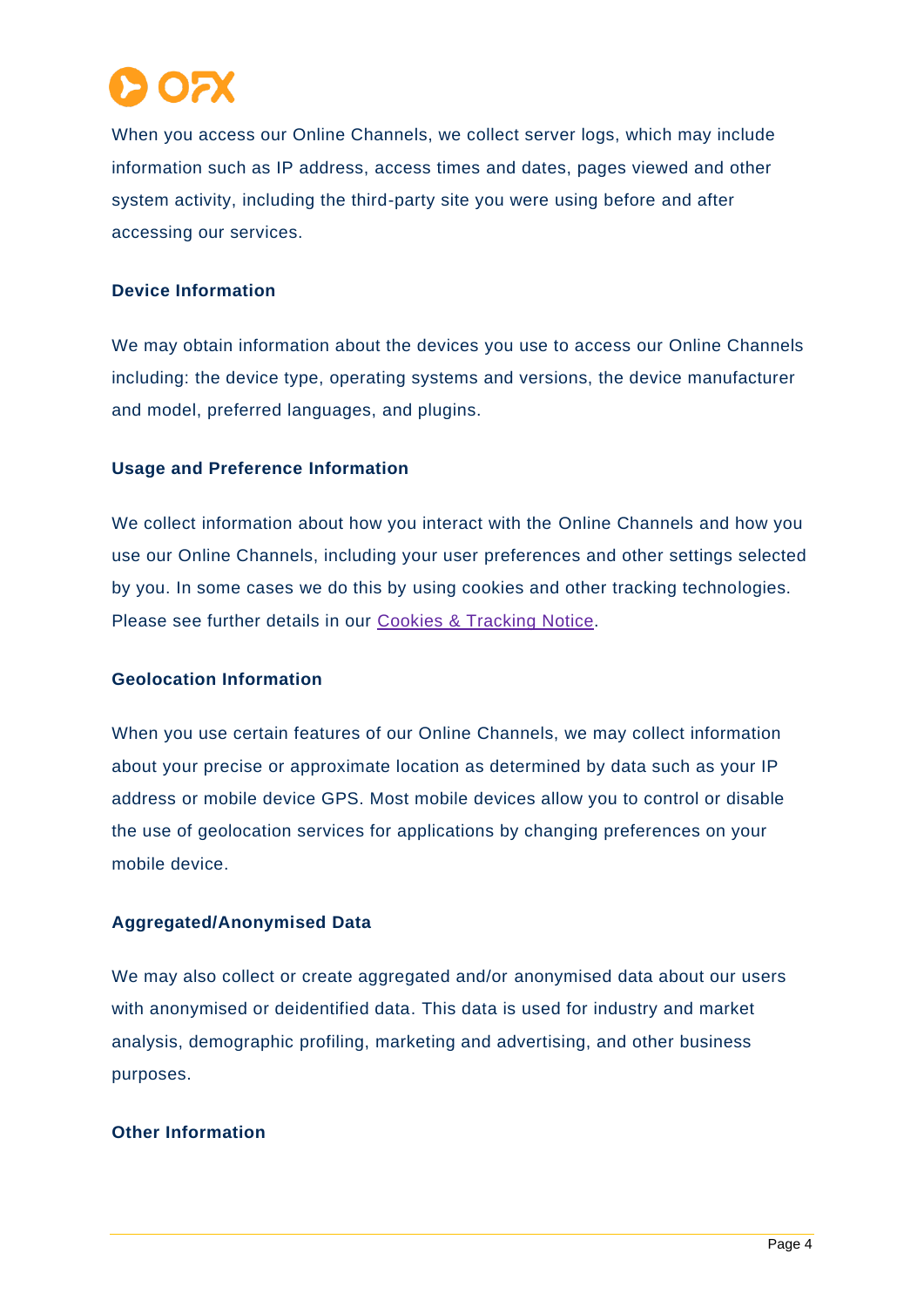

We may collect any other Personal Information you may provide to us when you update your account information, respond to surveys, post to community forums, participate in contests or promotions, or use any other feature of our Online Channels or services.

## **3. How We Collect Information**

We collect information about you in a variety of different ways, including the following:

### **Information You Provide**

We collect Personal Information and other information from you when you complete an application or form, register for an OFX user account, submit to our verification procedures, apply for additional account features or services, conduct transactions, respond to our emails, messages or surveys, communicate with us including by telephone, email and online, provide feedback, participate in promotions or contests, provide referrals, or upload content. We make and store recordings of our telephone communications with you.

OFX will collect your Personal Information from you unless it is unreasonable or impracticable to do so, or is authorised by applicable laws.

#### **Information from Your Use of services**

When you use our services, we collect Personal Information and other information about you and the devices you use to access the Online Channels. If you connect your social media account to your OFX account, you will share certain Personal Information from your social media account with us, for example, your name, email address, photo, list of social media contacts, and any other information that may be or you make accessible to us when you connect your social media account to your OFX account.

### **Information from Third Parties**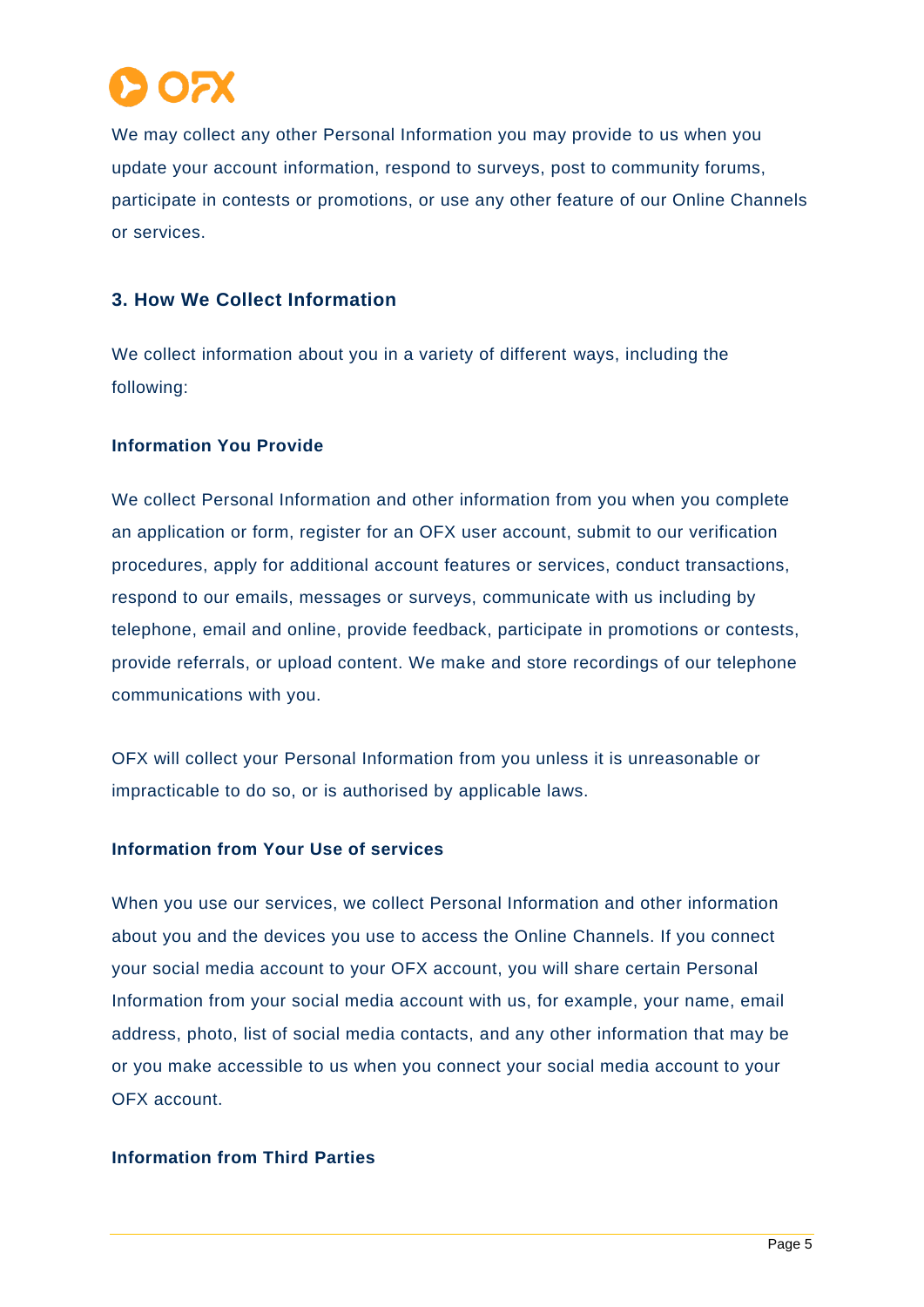

We also collect Personal Information about you from third parties and other sources, including government agencies, identity verification and fraud detection service providers and databases, credit bureaus, credit reporting bodies, credit reference agencies, community forums used to post ratings or reviews, social media platforms, advertising, advertising technology and market research companies, contact list, demographic & profile data brokers including companies that publish OFX marketing and advertising materials that you interact with, OFX business partners and associates through which you access our services, or other sources of public records.

For corporate clients, we may collect Personal Information about the Beneficial Owners of the business from any person that has represented to us that they have authority to act on behalf of the business entity and provide that information.

## **4. How We Use Your Information**

We use Personal Information we collect from or about you (including credit information) for several purposes, including:

#### **To provide or improve our services**

- To process payments or money transfers.
- To provide customer support.
- To evaluate your application to use our services.
- To develop new products or enhance existing products and services.
- To monitor and analyse trends, usage, preferences and other user activities on our Online Channels to optimise user experience and to enhance the effectiveness of our promotional campaigns.
- For quality control and staff training.

#### **To ensure safety and security**

- To verify your identity or authenticate your right to access an account or other information.
- To conduct manual or automated monitoring to protect against fraud, money laundering and other crimes and harmful activities.

#### **To comply with legal obligations**

- To comply with laws, regulations, codes of conduct, stock exchange rules, binding determinations or to respond to legal process or government authorities.
- To address disputes or resolve claims related to use of our services.
- To enforce our terms and conditions and collect fees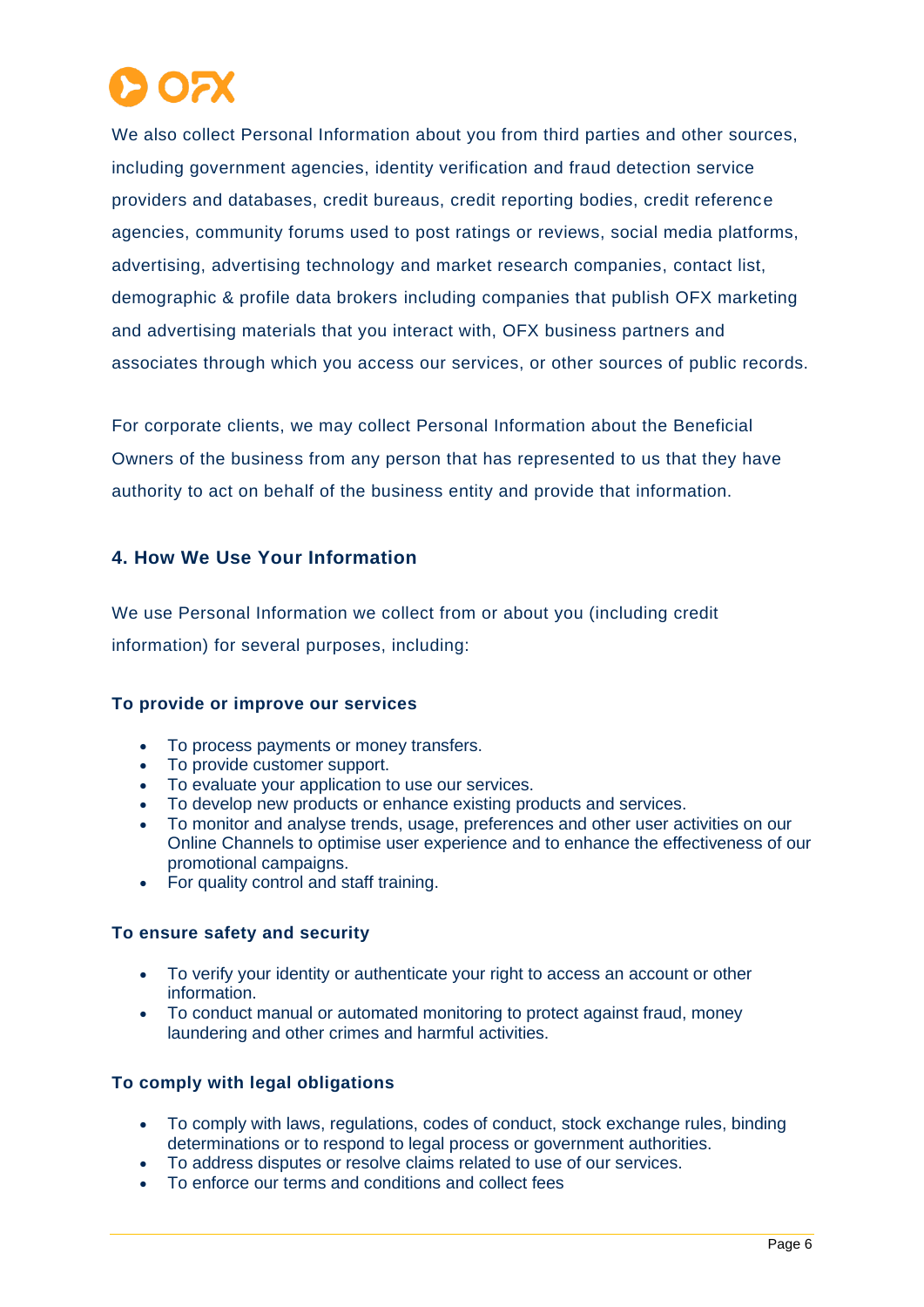

#### **To communicate with you**

- To respond to your inquiries and support requests.
- To send you technical notices, updates, security alerts and other administrative messages.
- To provide information related to your transactions, including confirmations, receipts, and tracking notices.

#### **To market and advertise our services**

- To deliver promotional offers, incentives, and targeted or personalised marketing in a variety of ways including via email, SMS, push messages, telephone, social media or online.
- To provide invitations and information about events held by us or our partners.
- To facilitate promotional contests or sweepstakes.
- For analytics and insights with any Personal Information that we collect or obtain about you, including combining your Personal Information with other personal information and data to use in advertising and marketing that may influence your behaviour or decisions or provide insights and measurement to us in relation to any advertising initiatives that we may run.

You can opt-out of receiving marketing at any time through the unsubscribe function available in each marketing communication we send. Alternatively you can update your preferences by logging in to your OFX account on the Website or contact us at [customer.service@ofx.com](mailto:customer.service@ofx.com) or using the "Contact Us" information below.

#### **Other purposes**

Any other purpose disclosed at the time of collection.

#### **5. Information Sharing and Disclosure**

We will never sell your Personal Information to marketers or other third parties. We may disclose or otherwise provide anonymised/aggregated data to third parties. However, we may share information about you, including Personal Information, with the following third parties if you ask us to, it's required to provide our services to you, if we have a duty to disclose it or an applicable law allows us to do so for legitimate interests or business reasons:

#### **Our Corporate Affiliates**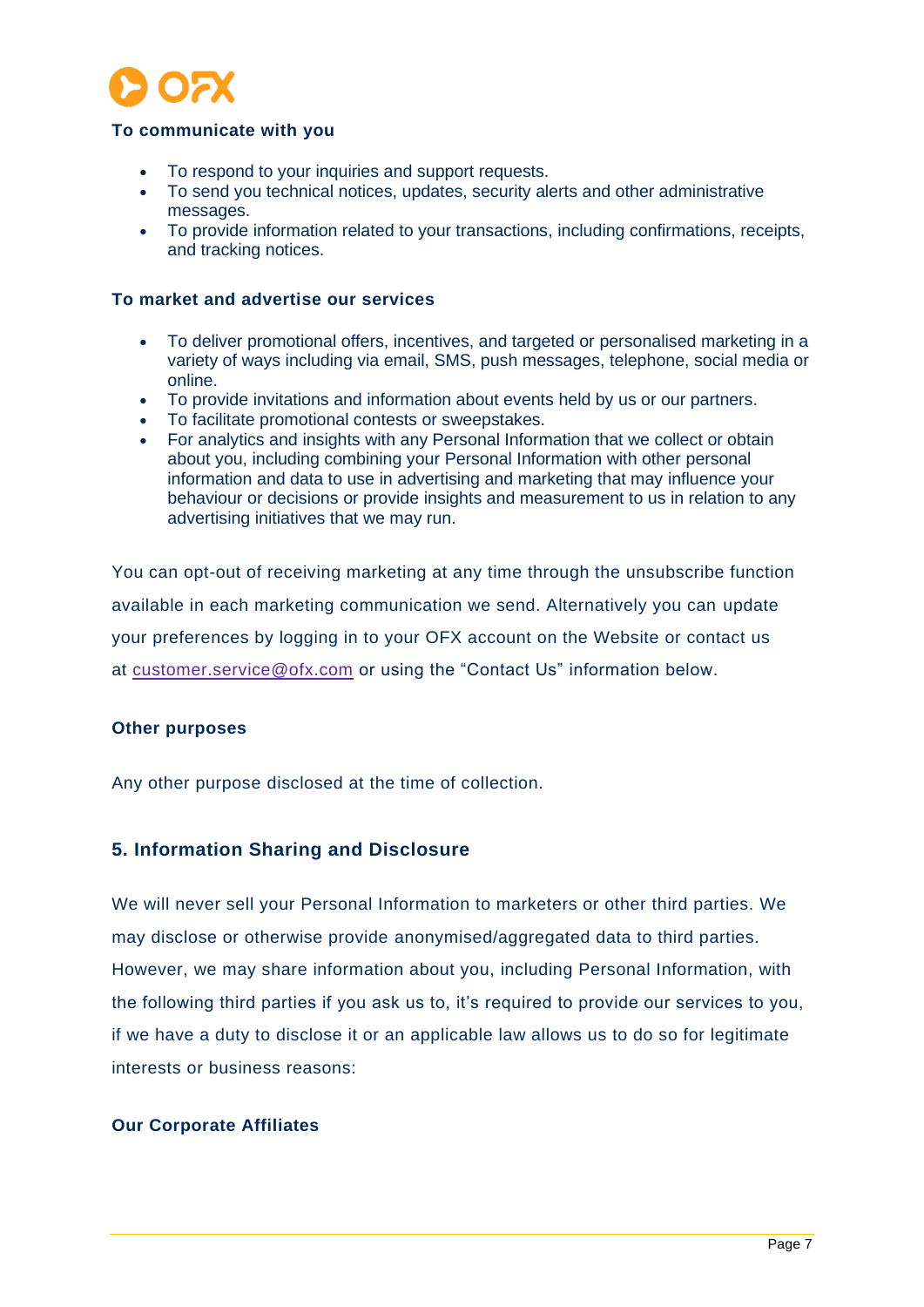

To facilitate or support us in providing our services to you, we may share your Personal Information with other companies in the OFX group.

#### **Our Service Providers**

We engage a variety of service providers to enable us to provide our services to you. For example, service providers may be used to support technology or infrastructure, analytics and insights generation, collect debts, determine who we should market and advertise to, distribute marketing materials, conduct market research, perform audits, provide professional advice or other functions.

#### **Payment Processors**

To payment processing service providers, intermediary banks and financial institutions to process your transactions.

#### **Credit Reference and Identity Verification Agencies**

To credit bureaus, credit reporting bodies, credit reference agencies, identity verification agencies and other companies and organisations ("Verification Agencies") to check your details, verify your identity and protect against fraud, money laundering and other crimes and harmful activities.

In some cases Verification Agencies may need to access third party databases (including without limitation databases of government issuers of identification documents). You provide your authority for Verification Agencies to act as your agent in accessing these databases. Verification Agencies may disclose to third parties any information provided to them for identity verification purposes.

#### **Our Partners, Business Associates or Contractors**

To any of our partners, business associates, or contractors or your agents that you have authorised to have access to your OFX account or your Personal Information in connection with the provision of our services. A partner's, business associate's or contractor's access to and use of any transactional data provided by OFX will be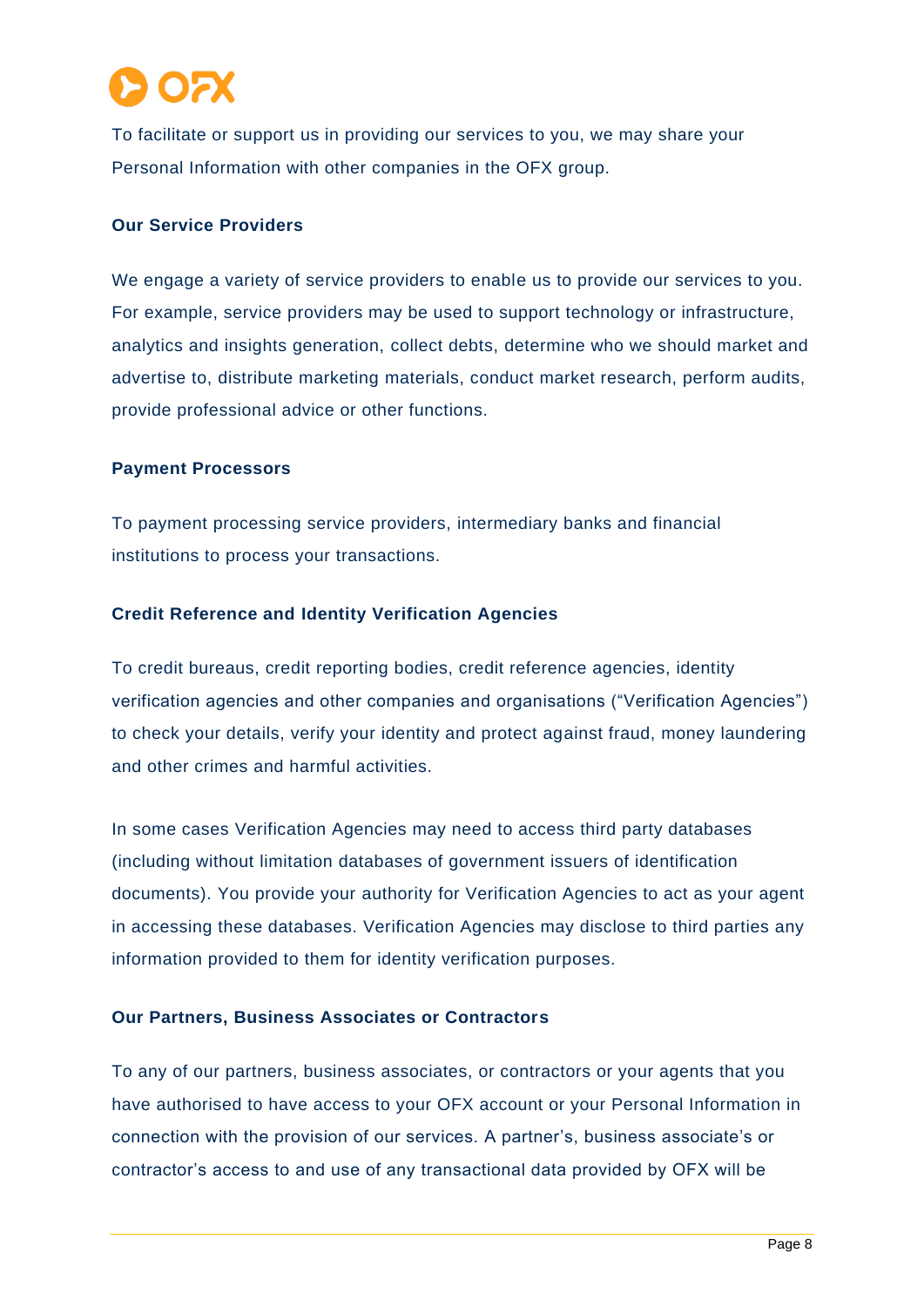

treated in accordance with that third party's terms of use. Xero's access to and use of any transactional data provided to Xero by OFX will be treated in accordance with Xero's Terms of Use.

If you are an online seller receiving funds from a marketplace, we may be required to share your Personal Information and OFX account information with the marketplace to assist with minimising fraudulent and illegal activity or as required by applicable laws.

#### **Other Authorised Third Parties**

If you provide your consent, we may share your information including your Personal Information with other authorised third parties. Such disclosure will only be carried out in the manner described to you at the time you agreed to the sharing. Authorising a third-party application or website to access your OFX account or participating in certain promotional activities constitutes such consent to share your information.

#### **Government Authorities**

If we believe it is necessary or appropriate, we may share your Personal Information with law enforcement officials, government authorities, regulatory bodies or other third parties, including for purposes of: (i) enforcing our Customer Agreement or other applicable agreements or policies; (ii) protecting our rights, property, privacy, or security, or that of others; or (iii) complying with applicable law, legal process, or government orders.

#### **Third-Party Acquirers**

If we are the subject of or are involved in any corporate merger, acquisition, consolidation, reorganisation, sale, joint venture, assignment, transfer or other disposition of all or any portion of our business or assets (including in connection with bankruptcy or similar proceedings), we may disclose or transfer data, including Personal Information, with third parties in connection with such events.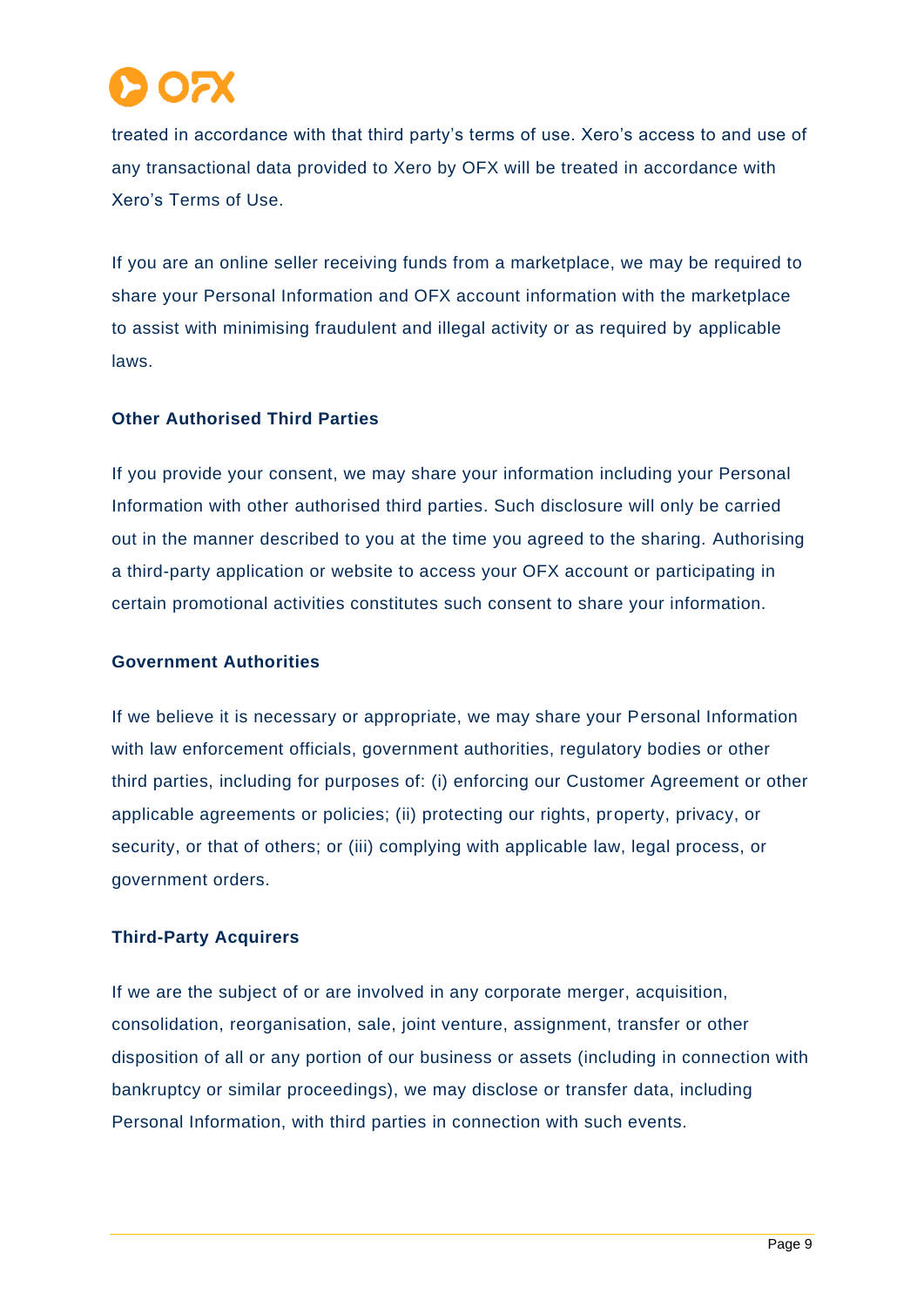

## **6. International Transfers**

We collect information globally and may transfer, process and store your information outside of your country of residence, to wherever we, our third party service providers or any recipients referred to in section 5. Countries to which we are likely to transfer your information are the United States of America, Canada, United Kingdom, countries in the European Economic Area, Australia, New Zealand, Hong Kong and Singapore. Whenever we transfer your information, we take steps to protect it.

### **7. How long we keep Information**

We need to keep your Personal Information so that we can provide our services to you. Under relevant AML/ CTF Laws we need to keep your Personal Information and information about your transactions for up to 7 years from the end of your relationship with us. We also need to keep it for longer for legitimate business purposes (such as transactional information for our accounting purposes) and for other legal and regulatory reasons. Subject to this, we will destroy, erase, or anonymise your Personal Information when it is no longer needed.

### **8. Choices and Transparency**

You have choices regarding how to manage your Personal Information and how we use and disclose your Personal Information.

#### **How Your Information may be Accessed, Updated or Corrected**

To ensure the information we hold is accurate, you should tell us as soon as possible if any of the information you have provided us has changed. You may request that we correct or update the Personal Information you provided to us at any time by logging into your OFX account or by contacting us using the "Contact Us" information below. If you want to access a copy of the Personal Information we hold about you, you can contact us at [privacy@ofx.com](mailto:%20privacy@ofx.com) or using the "Contact Us" information below.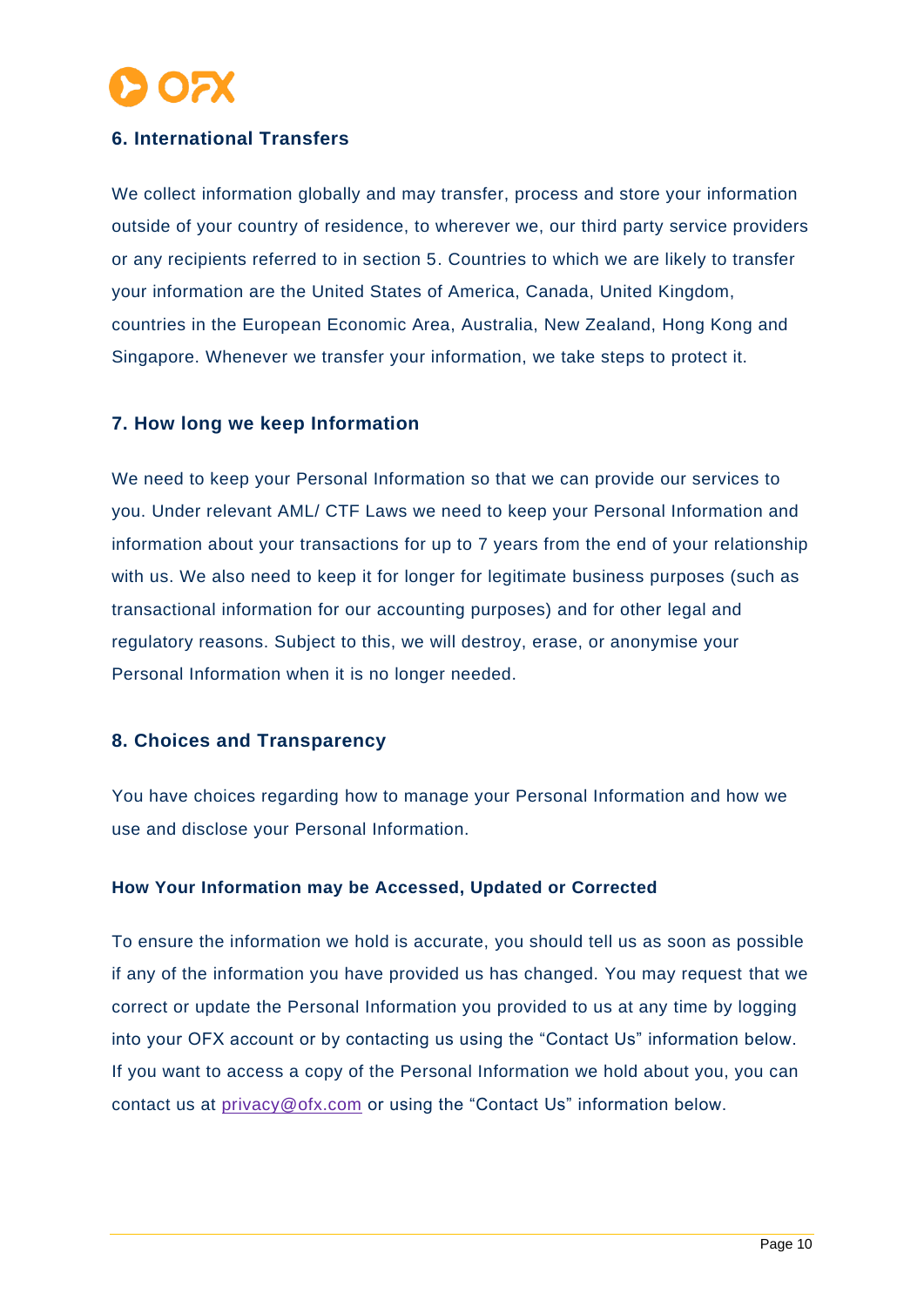

We will respond to any such request consistent with applicable law. Prior to changing or correcting your information or providing your information to you, we may be required to verify your identity.

There may be situations where we cannot action your request including where the information may impact the privacy of other individuals, the information is subject to legal privilege, the disclosure could threaten the safety, physical or mental health or life of an individual or OFX is prohibited by applicable law from providing you with access. If this is the case, we will set out in writing to you any reasons for our refusal to provide access to such information.

We will take reasonable steps in the circumstances to ensure that your Personal Information is accurate, complete and up-to-date to minimise the possibility that inappropriate information may be used to make a decision about you. We will not routinely update your Personal Information unless such a process is necessary to fulfil the purposes for which the information was collected.

If you are a Californian resident, please refer to the "Additional Information for Californian Residents" section at the end of this Policy for more information about the requests you may make under the California Consumer Privacy Act.

If you are resident in the UK or European Union, please refer to the "Additional Information for UK/EU Residents" section at the end of this Policy for more information about the requests you may make under privacy legislation.

#### **Restrict Sharing**

If you are resident in the UK or European Union, you may request further limits on our disclosure of certain of your Personal Information where such information is not required for delivery of our services by contacting us at [privacy@ofx.com](mailto:%20privacy@ofx.com) or using the "Contact Us" information below.

If you are a U.S. resident using our Services to conduct transactions for personal, family or other household purposes, you may request further limits on our disclosure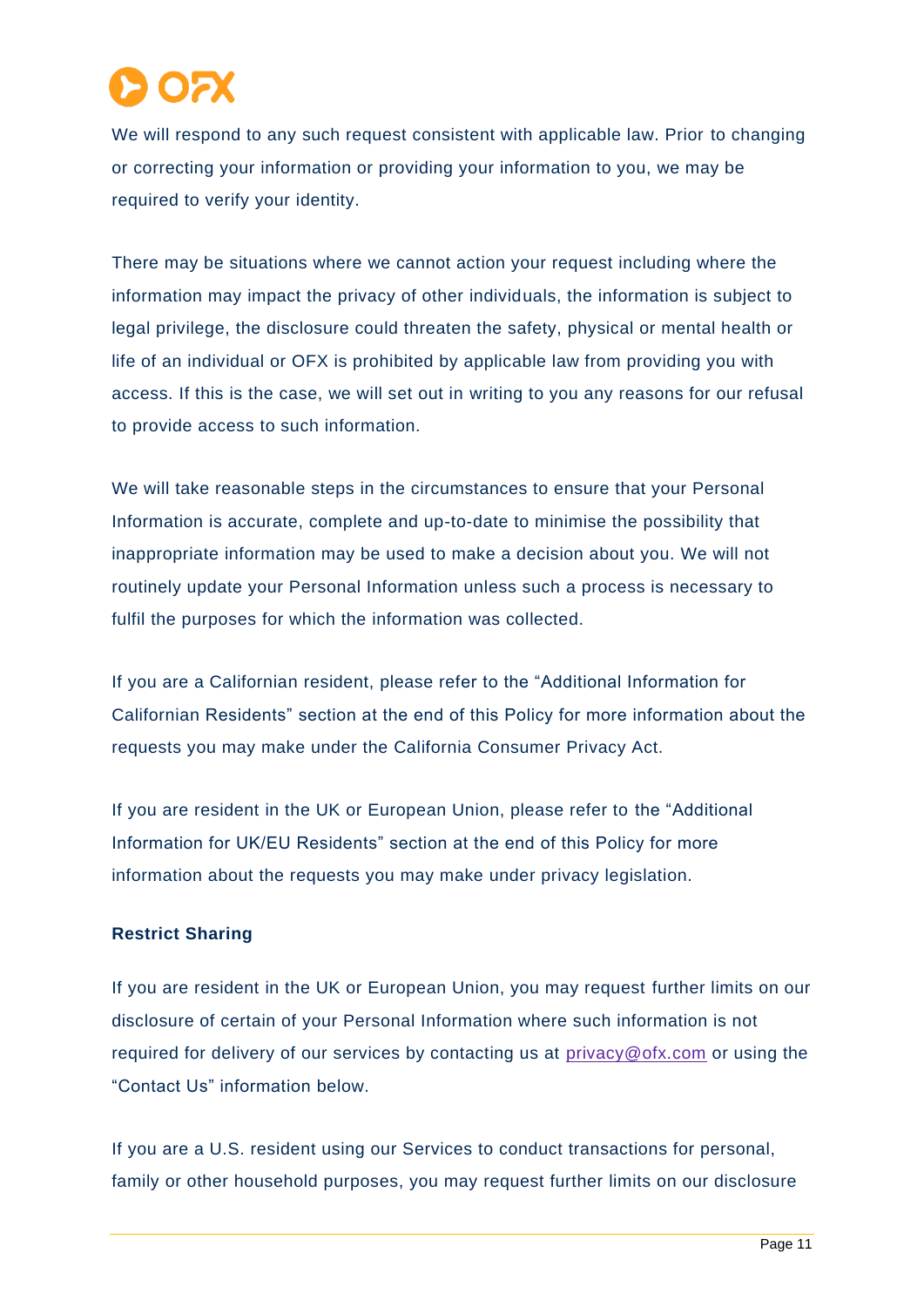

of certain of your Personal Information to certain affiliated third parties. Please refer to our [Consumer Privacy Notice](https://www.ofx.com/en-us/legal/consumer-privacy-notice/) to learn more about your opt-out rights and how to exercise them.

#### **Device Permissions**

Most mobile devices allow you to disable the use of location services, or revoke consent to applications to access your camera and photo library or send you push notifications. Some devices allow you to activate a 'do not track' function, reset your device specific advertising identifier. Please refer to your device settings to restrict collection of certain information.

#### **Marketing Opt-Out**

You can opt out of receiving our marketing at any time through the unsubscribe function in each marketing communication or by updating your preferences under the "Your Profile" section or "Profile & Settings – Notifications" section when you log into the Website. Please note that if you opt out of marketing-related emails from us, we will continue to send you non-promotional messages that are required to provide our services, such as transactional receipts and messages about your account or our relationship with you.

#### **Testimonials**

We display personal testimonials of satisfied customers on our website in addition to other endorsements. With your consent, we may post your testimonial along with your name. If you wish to update or delete your testimonial, you can contact us at [privacy@ofx.com](mailto:privacy@ofx.com) or using the "Contact Us" information below.

#### **9. Security**

We take appropriate technical, physical, and administrative measures designed to safeguard your Personal Information against loss, misuse, or unauthorised access.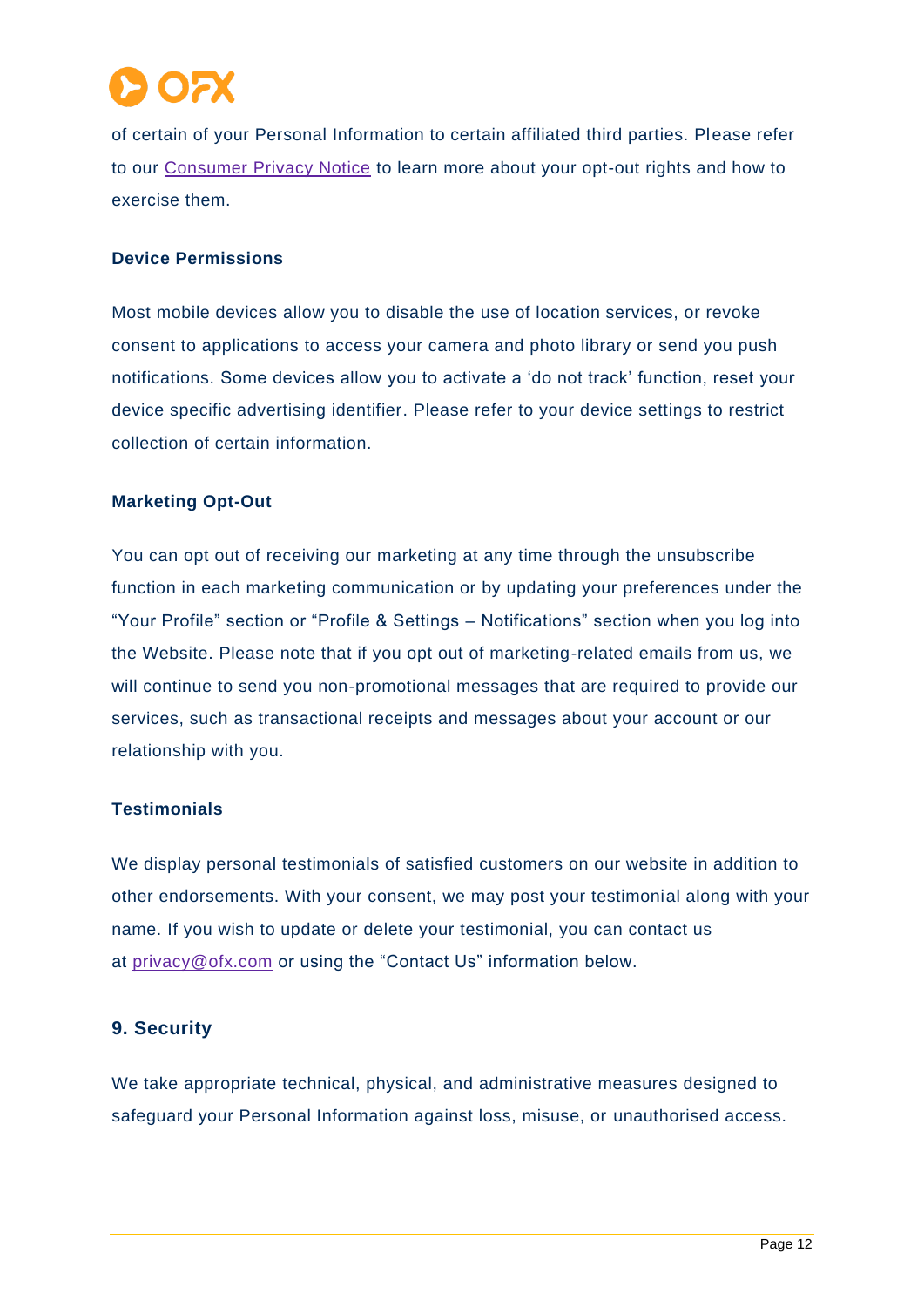The way we do this depends on the sensitivity of the information and the format in which it is contained. Security measures include technological measures such as encryption, physical measures like restricted access to offices and strategic measures such as security clearances and limiting access to a "need-to-know" basis.

Unfortunately, the transmission of information over the Internet or the telephone is never 100% secure and no data storage system can be guaranteed safe. We cannot warrant the security of data transmitted to us and any transmission is at your own risk.

We encourage you to understand the integral role you play in keeping your own Personal Information secure and confidential, always keep your log-in details secure. You should also take care not to give any security credentials we provide you or you choose (such as a password) to someone who is not an OFX representative. We will never ask you for your full security credentials. If you are unsure, please end the session. If you suspect any unauthorised use or access to your account or information, please contact us immediately, using the "Contact Us" information below.

## **10. Cookies and Tracking Technologies**

We use cookies and similar tracking technologies to recognise you and to customise your online experience. To learn more about cookies and the other tracking technologies we may utilise, please refer to our [Cookies & Tracking](https://www.ofx.com/en-us/legal/cookie-policy/) Notice, which includes a comprehensive overview of cookies and provides further details about how we use cookies and how to control our use of cookies. We do not currently respond to browser do-not-track signals.

## **11. Advertising, Profiling, non-advertising issues and analytics**

We may partner with third parties to display and personalise OFX advertisements to you and to track and report on the performance of those advertisements. These thirdparty partners use cookies and other technologies to gather information about your activities on our Online Channels, as well as information from third parties and your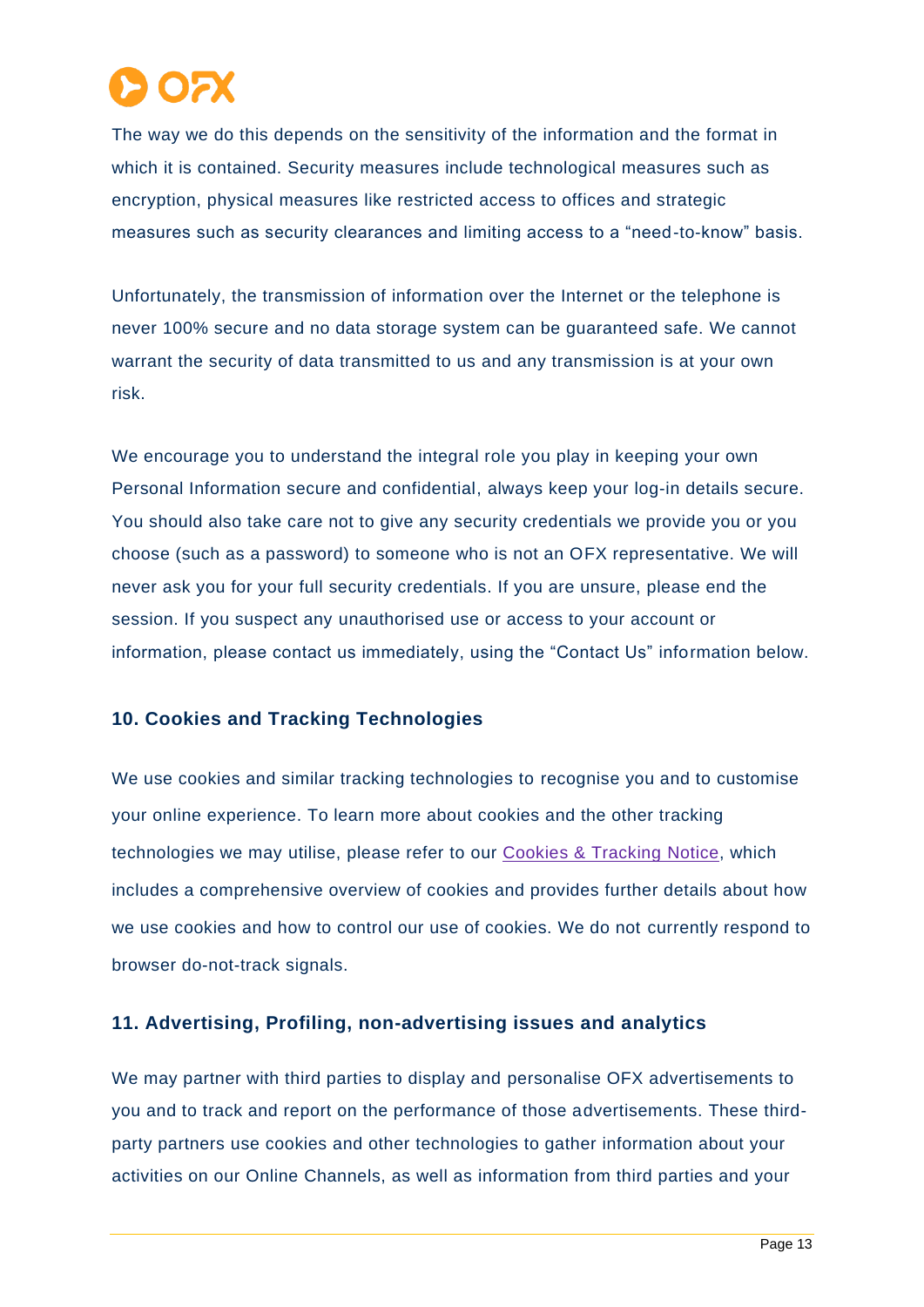

activities on other sites or online services on any of your devices, in order to serve you advertising based upon your online behaviours including browsing history and interests. They also use these technologies, along with information they collect about your online use, to recognise you across the devices you use.

To learn more about behavioural advertising and online tracking, including how to opt out of interest-based online advertising delivered by member companies, please visit [Your Online Choices,](https://youronlinechoices.com.au/) [Network Advertising Initiative](https://optout.networkadvertising.org/?c=1) and [DAA's WebChoices Tool.](https://optout.aboutads.info/?c=2&lang=EN) You may download the AppChoices app [here](https://youradchoices.com/appchoices) to opt out in mobile apps. For more information about some of our online advertising supplier privacy policies or the cookies that may be served through use of our Online Channels, please refer to our [Cookies & Tracking](https://www.ofx.com/en-us/legal/cookie-policy/) Notice.

## **12. Social Media Features**

Our Websites may include social media features, such as the Facebook Like button, and widgets, such as the Share This button or interactive mini-programs that run on our Website. These features may collect information about you and your online activities and may set a cookie to enable the feature to function properly. Social media features and widgets are either hosted by a third party or hosted directly on our website. Your interactions with these features are governed by the privacy statement of the company providing it.

## **13. Third Party websites and services**

This Policy does not apply to third party websites, applications, products or services, even if they are linked to our services or Online Channels, and we are not responsible for the privacy, information, or other practices of third parties. The inclusion of a link on the Online Channels does not imply endorsement. You should review the privacy policies of any third party websites you visit.

#### **14. Children**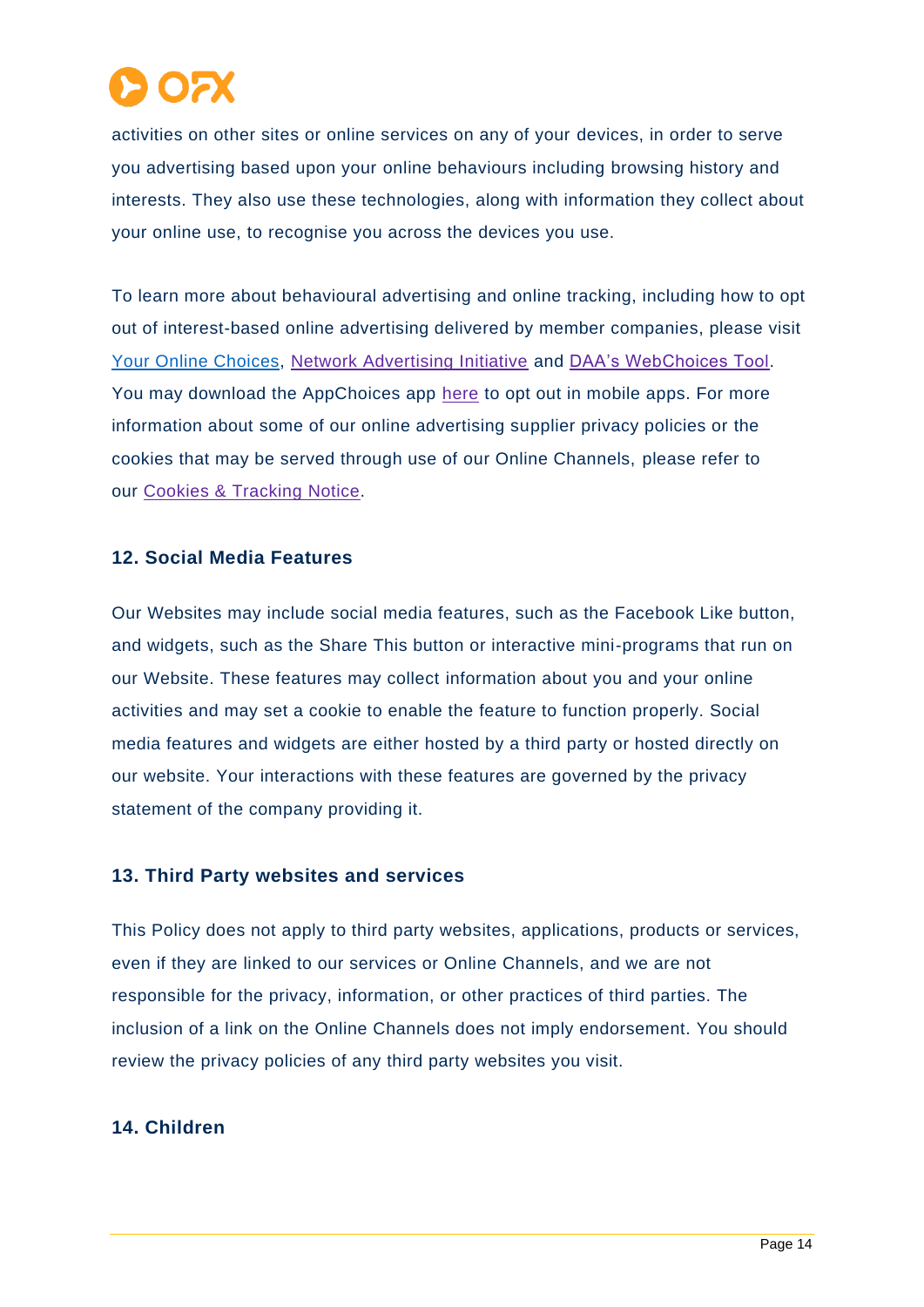

Our services are not intended for or directed at individuals under the age of 18. We do not knowingly collect Personal Information from individuals under the age of 18.

## **15. Complaints**

OFX will investigate all complaints. For more information on how we manage complaints see our Complaints Policy in the Legal section of our Website or contact Customer Service at [customer.service@ofx.com.](mailto:customer.service@ofx.com)

## **16. Updates to This Policy**

We may change this Policy from time to time. If we make any material changes we will notify you by means of a notice on our Websites. Any changes will become effective on the date specified in the revised Policy posted on our Websites.

## **17. Contact Us**

If you have questions or concerns about this Policy, need it in an alternative format, have a specific request related to your Personal Information or any complaints about our privacy practices, please contact us at [privacy@ofx.com](mailto:privacy@ofx.com) or at:

## **For Australian Residents**

OzForex Limited (trading as OFX) Level 19, 60 Margaret Street, Sydney NSW 2000 Australia Attn: Privacy Officer Tel: +612 8667 8090

## **For Canadian Residents**

CanadianForex Limited trading as OFX 145 King Street, Suite 1002 Toronto, ON M5H 1J8 Attn: Privacy Officer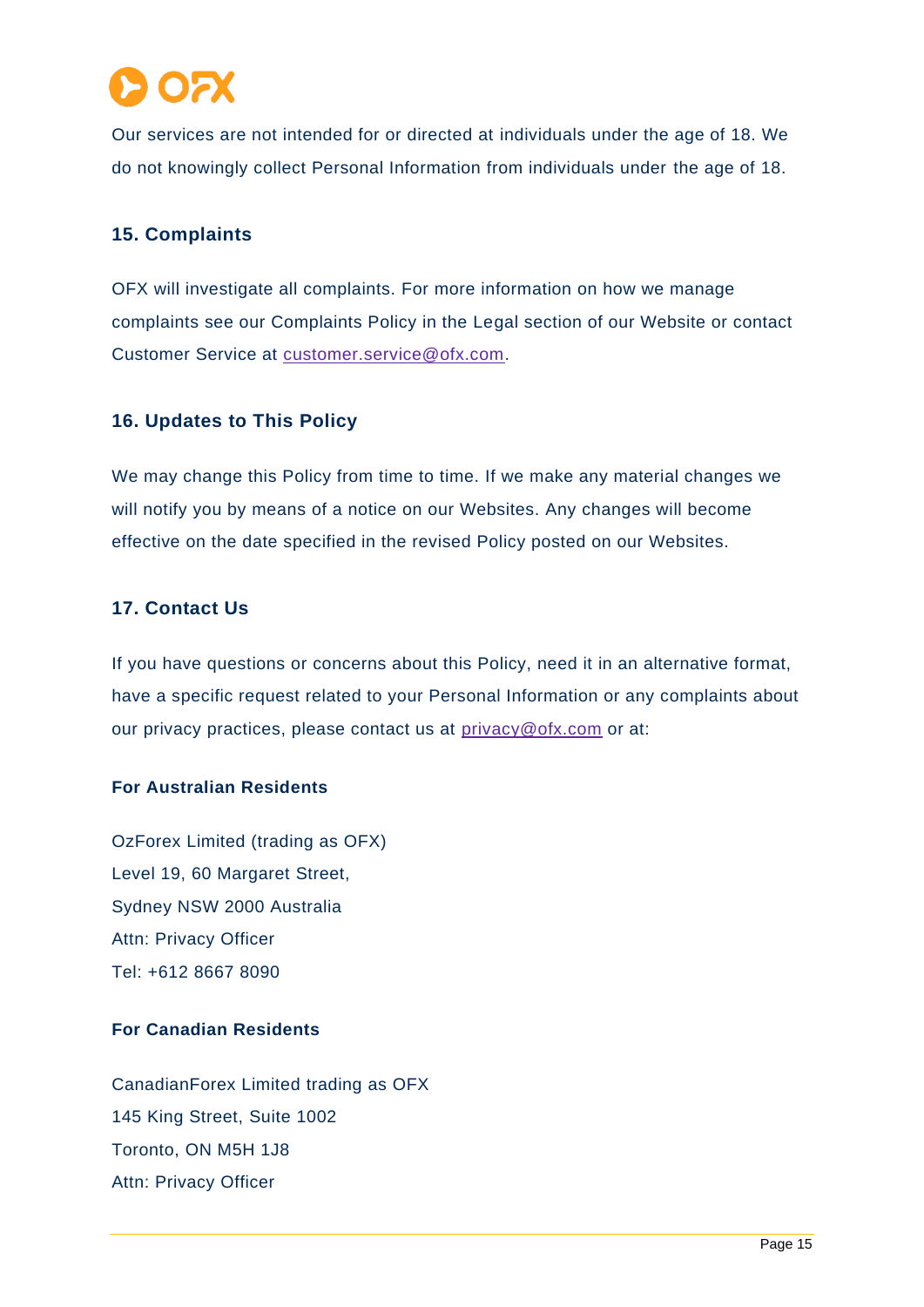

OFX Payments Ireland Limited trading as OFX Fitzwilliam Court, 2 Leeson Close, Dublin 2, D02 YW24, Ireland Attn: Privacy Officer

## **For Hong Kong Residents**

OzForex (HK) Limited trading as OFX 44th Edinburgh Tower, The Landmark 15 Queen's Road Central Hong Kong Attn: Privacy Officer

## **For New Zealand Residents**

NZForex Limited C/- Bell Gully, Level 22, Vero Centre 48 Shortland Street Auckland 1010 New Zealand Attn: Privacy Officer

## **For Singapore Residents**

OFX Singapore PTE. Limited Capital Tower, 168 Robinson Road, #12-01 to #12-04, Singapore, 068912 Attn: Data Protection Officer

## **For UK Residents**

UKForex Limited (trading as "OFX") 4th Floor, The White Chapel Building, 10 Whitechapel High Street,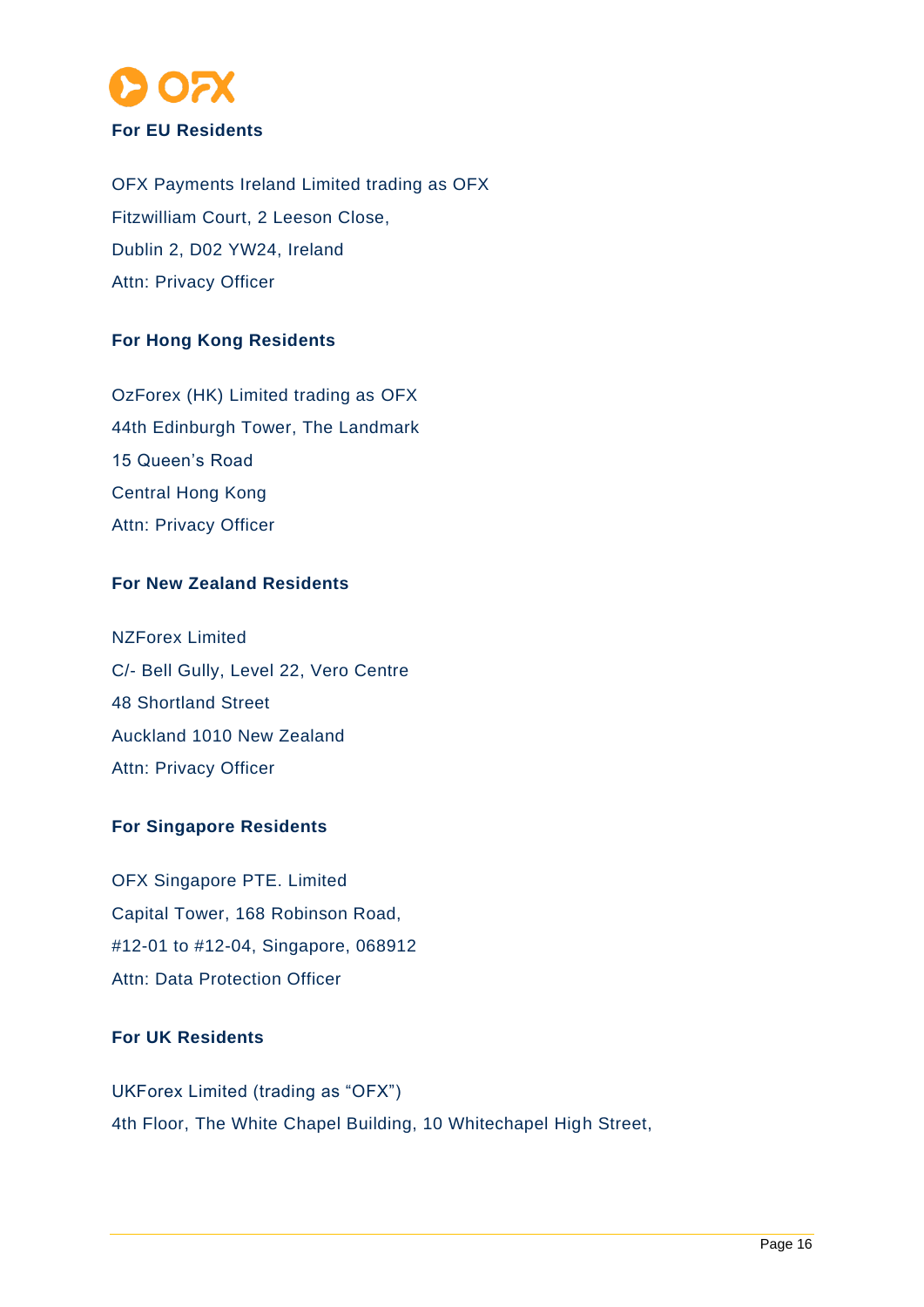

London, E1 8QS Attn: Privacy Officer

## **For U.S. Residents**

USForex Inc., dba OFX 49 Stevenson St, 13th Floor San Francisco, CA 94105 Attn: Privacy Officer

## **Additional Information for Residents of Australia**

## **Office of the Australian Information Commissioner (OAIC)**

OAIC is a government agency which oversees the Privacy Act 1988 (Cth) and related legislation, and investigates complaints about handling of Personal Information under the Privacy Act. OAIC will in many cases only investigate once OFX has been given the opportunity to resolve your complaint internally. You may lodge your complaint with OAIC by sending the necessary documents and information to:

Australian Information Commissioner GPO Box 5218, Sydney NSW 2001 Website: [http://www.oaic.gov.au](http://www.oaic.gov.au/) Telephone: 1300 363 992 Facsimile: (02) 9284 9666 Email: [enquiries@oaic.gov.au](mailto:enquiries@oaic.gov.au)

## **Statement of Notifiable Matters – Credit Reporting**

Credit reporting bodies are permitted to handle Personal Information relating to credit. Credit reporting bodies may include your Personal Information disclosed by OFX in reports provided to other credit providers to assist them to assess your creditworthiness.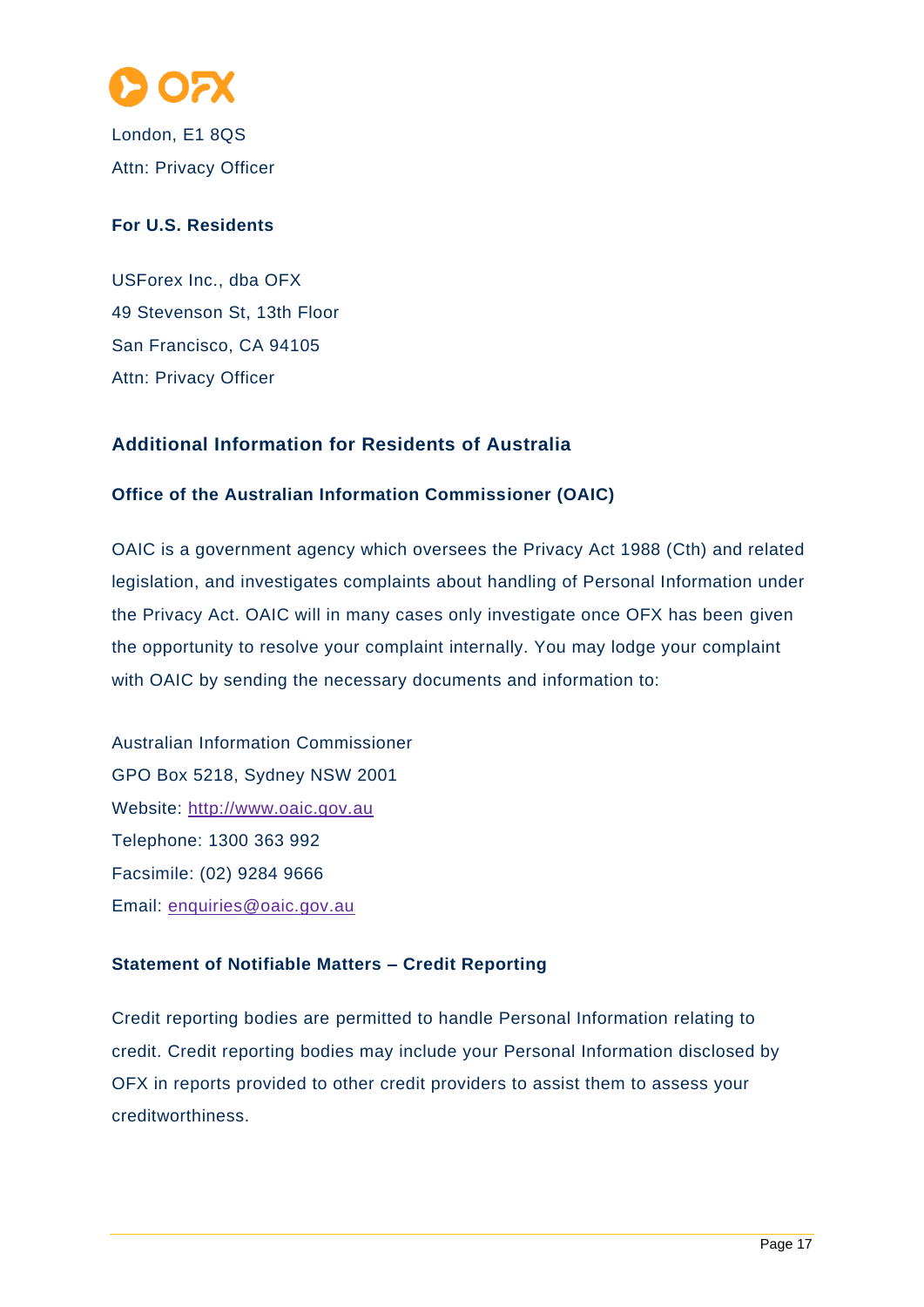

Details on the kinds of credit information OFX collects, uses, holds and the purposes for which OFX discloses credit information is contained within the main body of this Privacy Policy and as such, OFX's credit reporting policy is set out within this Privacy Policy.

OFX may collect information about you that it has obtained from businesses that provide information about the credit worthiness of individuals, including consumer credit reports from a credit reporting body. Applicable laws and regulations outline what OFX can do with the information we obtain from a credit reporting body. If you fail to meet your payment obligations in relation to the payment services OFX provides to you, if you commit fraud or try to do so, or if you otherwise commit a serious credit infringement, OFX may disclose your Personal Information to those credit reporting bodies.

You have a right to access the credit related information that OFX holds about you, to correct that credit related information and to make a complaint about OFX's handling of your credit related information, as set out in section 8 (Choices and Transparency) of this Policy.

The credit reporting bodies that OFX may deal with are:

## CreditorWatch – <https://creditorwatch.com.au/> illion – <https://www.illion.com.au/>

Contact details as well as information on how the credit reporting bodies manage credit related Personal Information is available via the above links. You may obtain a copy of the credit reporting bodies' credit reporting policy by contacting them directly.

You also have a right to request that credit reporting bodies do not use credit related information held by them for the purposes of pre-screening of any direct marketing by credit providers. If you would like to make such a request, please contact the credit reporting bodies directly.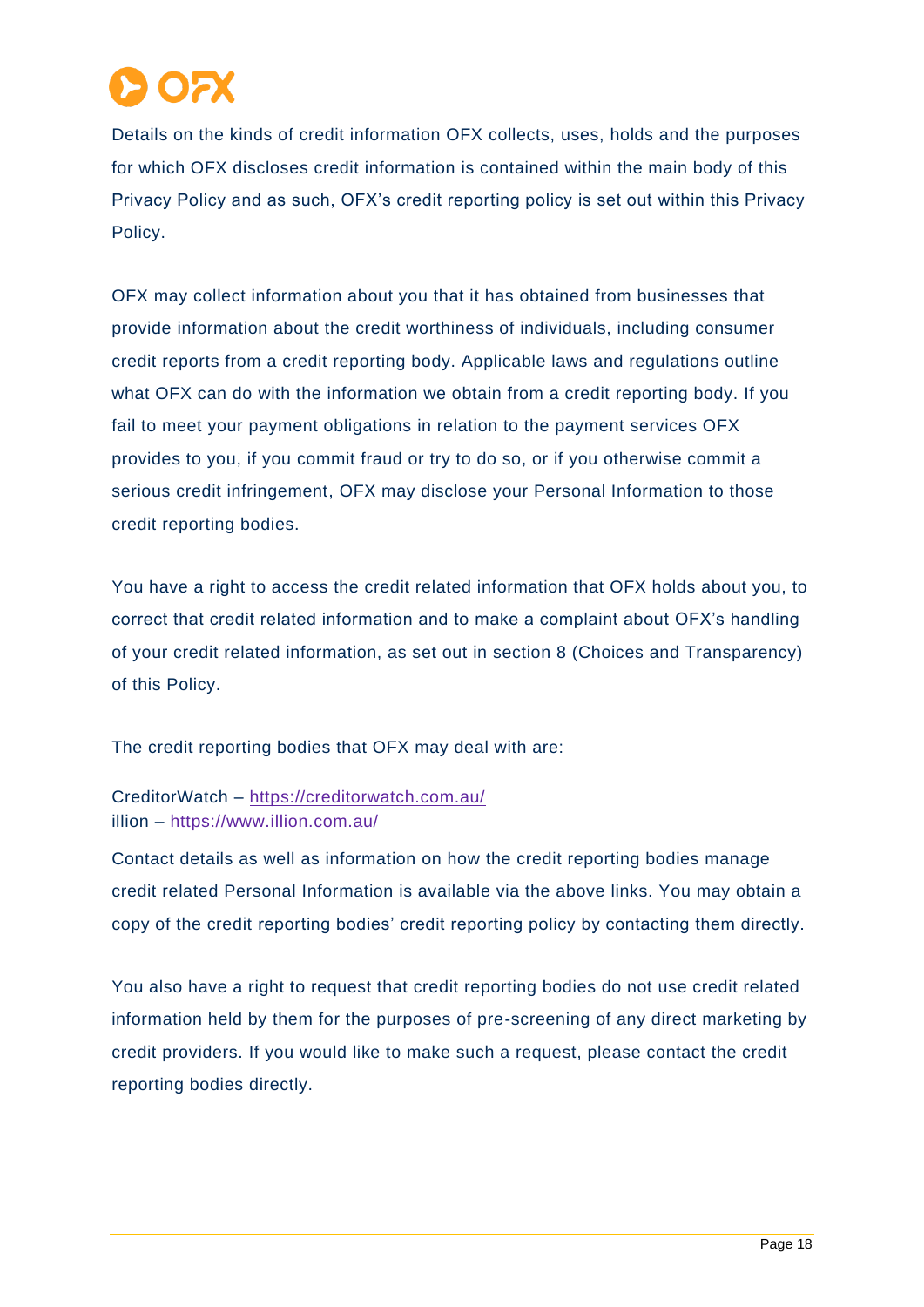

If you believe that you have been a victim of fraud, you have a right to contact the credit reporting bodies and ask them not to use or disclose your credit related information. Please contact the credit reporting bodies directly.

## **Additional Information for Residents of Canada**

If you are not satisfied with the resolution of any complaint you make with us concerning your privacy, you may submit a complaint to the Privacy Commissioner in your province of residence or to the Office of the Privacy Commissioner of Canada at:

Office of the Privacy Commissioner of Canada 30 Victoria Street, 1st Floor Gatineau, QC K1A 1H3 1-800-282-1376 [https://www.priv.gc.ca](https://www.priv.gc.ca/)

## **Additional Information for EEA and UK Residents**

#### *Lawful processing*

If you are an individual in the UK or European Economic Area (EEA), we collect and process information about you only where we have legal bases for doing so under the General Data Protection Regulation (GDPR) in the EEA and the Data Protection Act, 2018 in the UK. The legal bases depend on the OFX services you use and how you use them. This means we collect and use your information only where:

- We need it to provide you our services, including to operate our services, provide customer support and personalised features and to protect the safety and security of our services;
- It satisfies a legitimate interest (which is not overridden by your data protection interests), such as to market and promote our services and to protect our legal rights and interests;
- You give us consent to do so for a specific purpose; or
- We need to process your data to comply with a legal obligation.

If you have consented to our use of information about you for a specific purpose, you have the right to change your mind at any time, but this will not affect any processing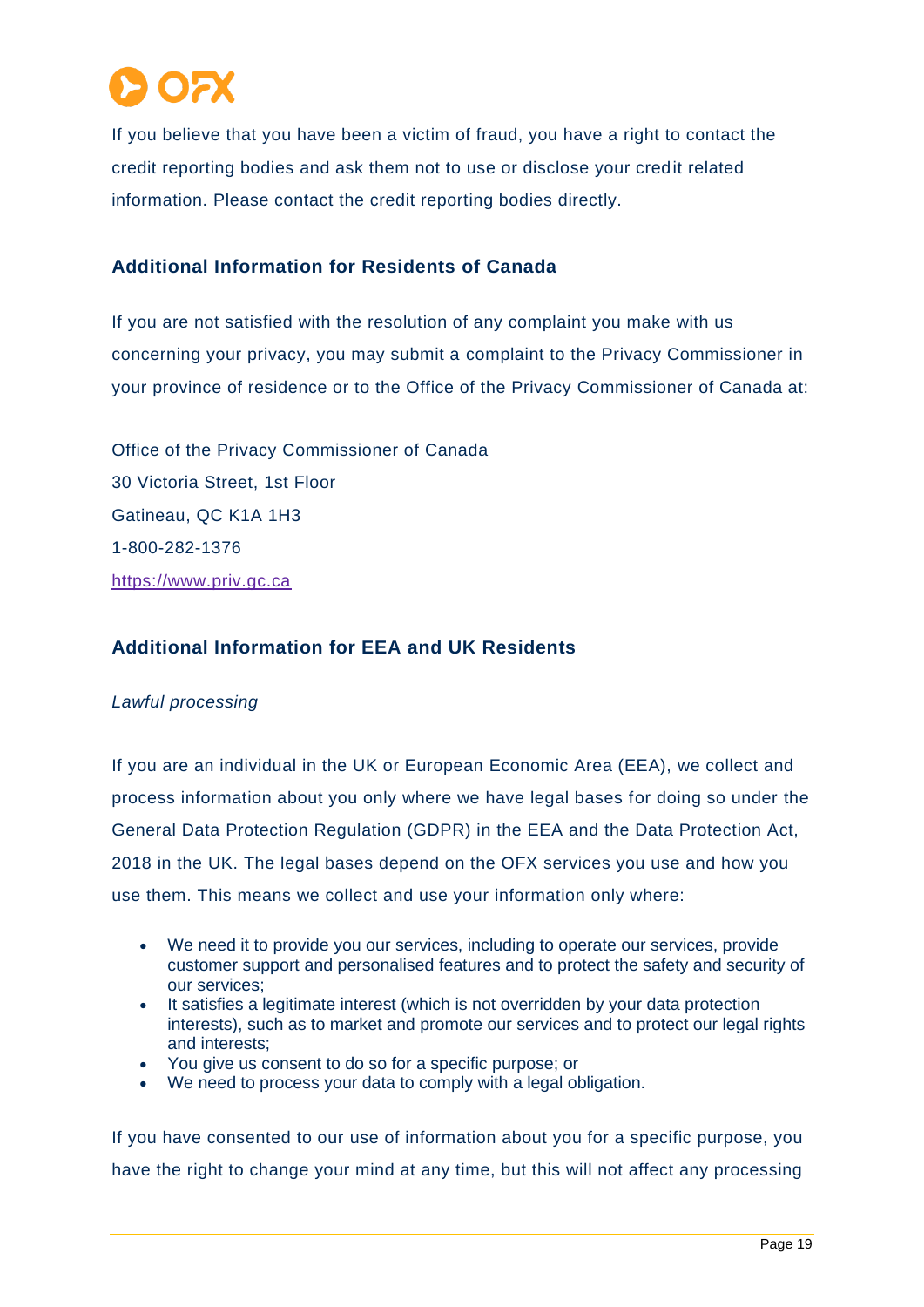

that has already taken place. Where we are using your information because we or a third party have a legitimate interest to do so, you have the right to object to that use though, in some cases, this may mean no longer using our services.

#### *Your rights*

Under data protection law, you have rights including:

**Your right of access** – You have the right to ask us for copies of your personal information.

**Your right to rectification** – You have the right to ask us to rectify personal information you think is inaccurate or is incomplete.

**Your right to erasure** – You have the right to ask us to erase your personal information in certain circumstances.

**Your right to restriction of processing** – You have the right to ask us to restrict the processing of your personal information in certain circumstances.

**Your right to object to processing** – You have the right to object to the processing of your personal information in certain circumstances.

**Your right to data portability** – You have the right to ask that we transfer the personal information you gave us to another organisation, or to you, in certain circumstances.

Please contact us at [privacy@ofx.com](mailto:privacy@ofx.com) if you wish to make a request. If you make a request, we have one month to respond to you.

## *Transfers to third countries*

The Personal Information that we collect from you may be transferred to and stored outside of your country of residence, including outside of the UK (for UK residents)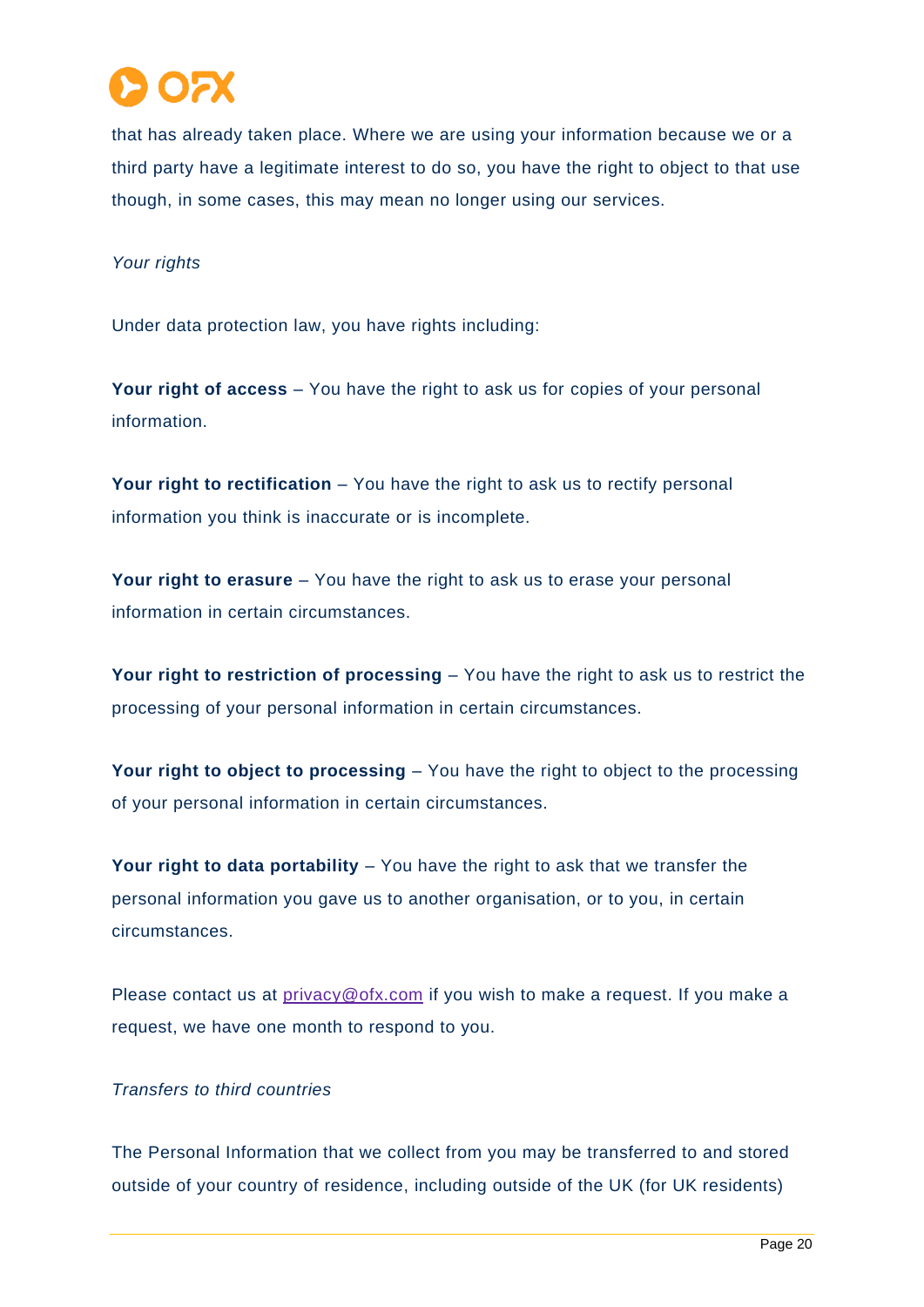

and outside of the EEA (for EEA residents). To facilitate our global operations, we transfer information to and allow access by staff in countries in which OFX owned companies have operations for the provision of our services. Such staff are likely to be involved in, among other things, processing your transaction or payment details and providing support services. We also share information with third parties as described in this Policy. For example, this may involve information being transferred to a banking partner in a country where you have instructed us to send a payment.

Where we share information with an organisation outside of the UK or the EEA, we will take all reasonable steps to ensure that they apply equivalent levels of protection as we are required to provide, including the use of standard contractual data protection clauses which have been approved by the European Commission. If this is not possible, for example, we are required by law to disclose your information, we will make sure that sharing the information is lawful.

### **Additional Information for Residents of New Zealand**

If we transfer your Personal Information outside New Zealand, we will ensure the intended recipient is subject to privacy laws that provide comparable safeguards to the Privacy Act 1993, is covered by a binding scheme or is subject to the privacy laws of a country prescribed by the New Zealand Government or has agreed to adequately protect the information. Alternatively, we will obtain your explicit consent for the transfer.

## **Additional Information for U.S. Residents**

If you are a U.S. resident using our services to conduct transactions for personal, family or other household purposes, please also review our [Consumer Privacy Notice,](https://www.ofx.com/en-us/legal/consumer-privacy-notice/) which provides additional information about our privacy practices and a description of your rights as a consumer to control how your Personal Information is handled.

#### **Additional Information for California Residents**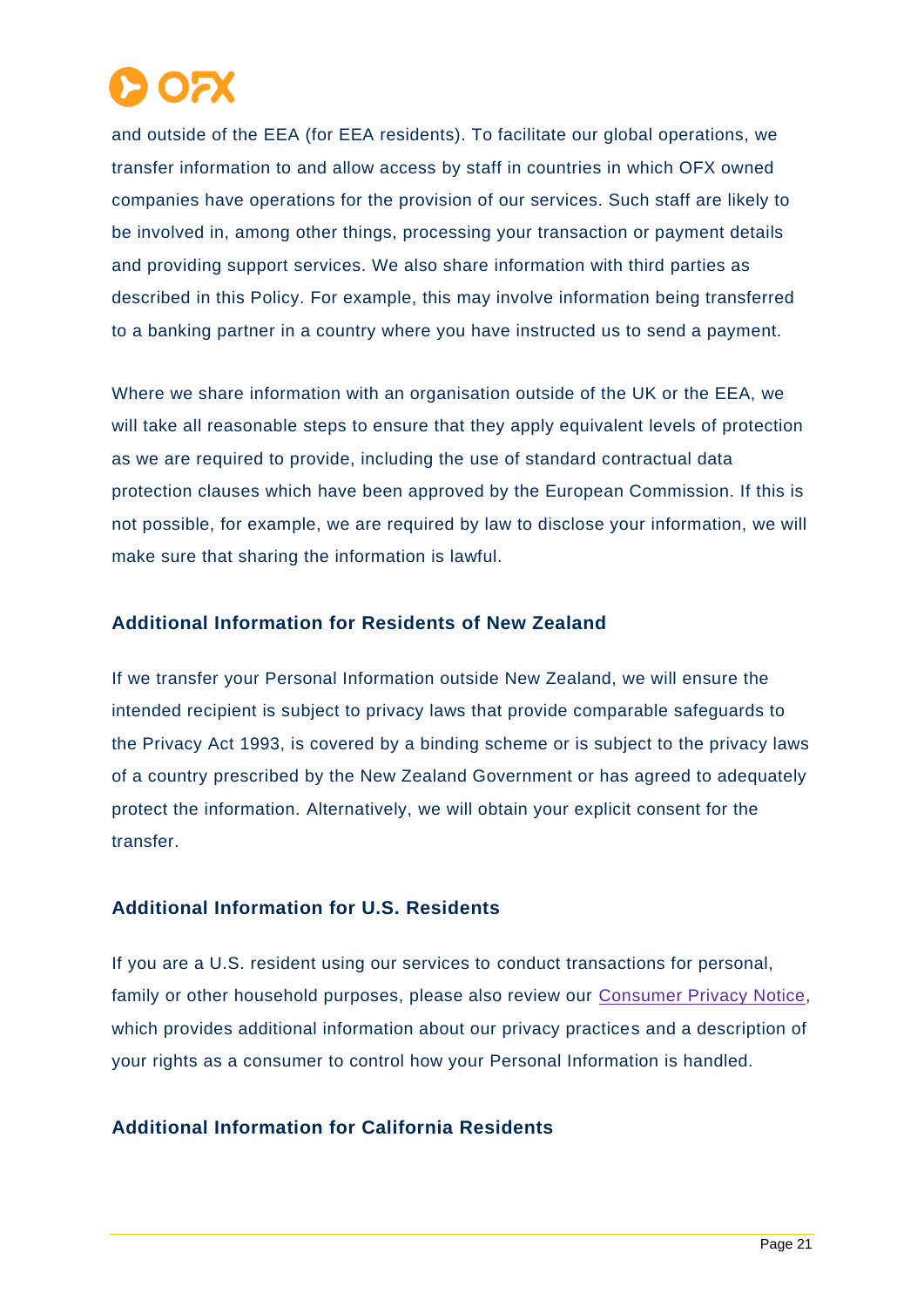

Pursuant to the California Consumer Privacy Act of 2018 (CCPA), we are providing the following additional details regarding the categories of Personal Information that we collect, use, and disclose about California residents. This section does not apply to our job applicants, employees, contractors, owners, directors, or officers where the Personal Information we collect about those individuals relates to their current, former, or potential role with us. Under the CCPA, "Personal Information" is information that identifies, relates to, or could reasonably be linked with a particular California resident or household.

The following chart details which categories of Personal Information about California residents we plan to collect, as well as which categories of Personal Information we have collected and disclosed for our operational business purposes in the preceding 12 months. We collect this Personal Information from you and from other categories of sources, as described above, under "How We Collect Information." We do not sell and have not sold Personal Information in the preceding 12 months, as "sale" is defined in the CCPA, and we do not sell the Personal Information of minors under the age of 16.

| <b>Category of Personal Information</b>                                                                                                                | <b>Disclosed to Which Categories of</b><br><b>Third Parties</b>                                                          |
|--------------------------------------------------------------------------------------------------------------------------------------------------------|--------------------------------------------------------------------------------------------------------------------------|
| Identifiers, such as name, contact information, IP<br>address and other online identifiers.                                                            | Corporate affiliates; service providers;<br>authorised third parties when you<br>provide consent; government authorities |
| Personal Information, as defined in the California<br>customer records law, such as name, contact<br>information, and payment information.             | Corporate affiliates; service providers;<br>authorised third parties when you<br>provide consent; government authorities |
| Characteristics of protected classifications under<br>California or federal law, such as age, gender, marital<br>status, national origin, citizenship. | Corporate affiliates; service providers                                                                                  |
| Commercial information, such as transaction<br>information and purchase history.                                                                       | Corporate affiliates; service providers;<br>authorised third parties when you<br>provide consent; third-party acquirers  |
| Biometric information, such as face imagery, for fraud<br>prevention purposes.                                                                         | service providers                                                                                                        |
| Internet or network activity information, such as<br>browsing history and interactions with our website.                                               | Corporate affiliates; service providers                                                                                  |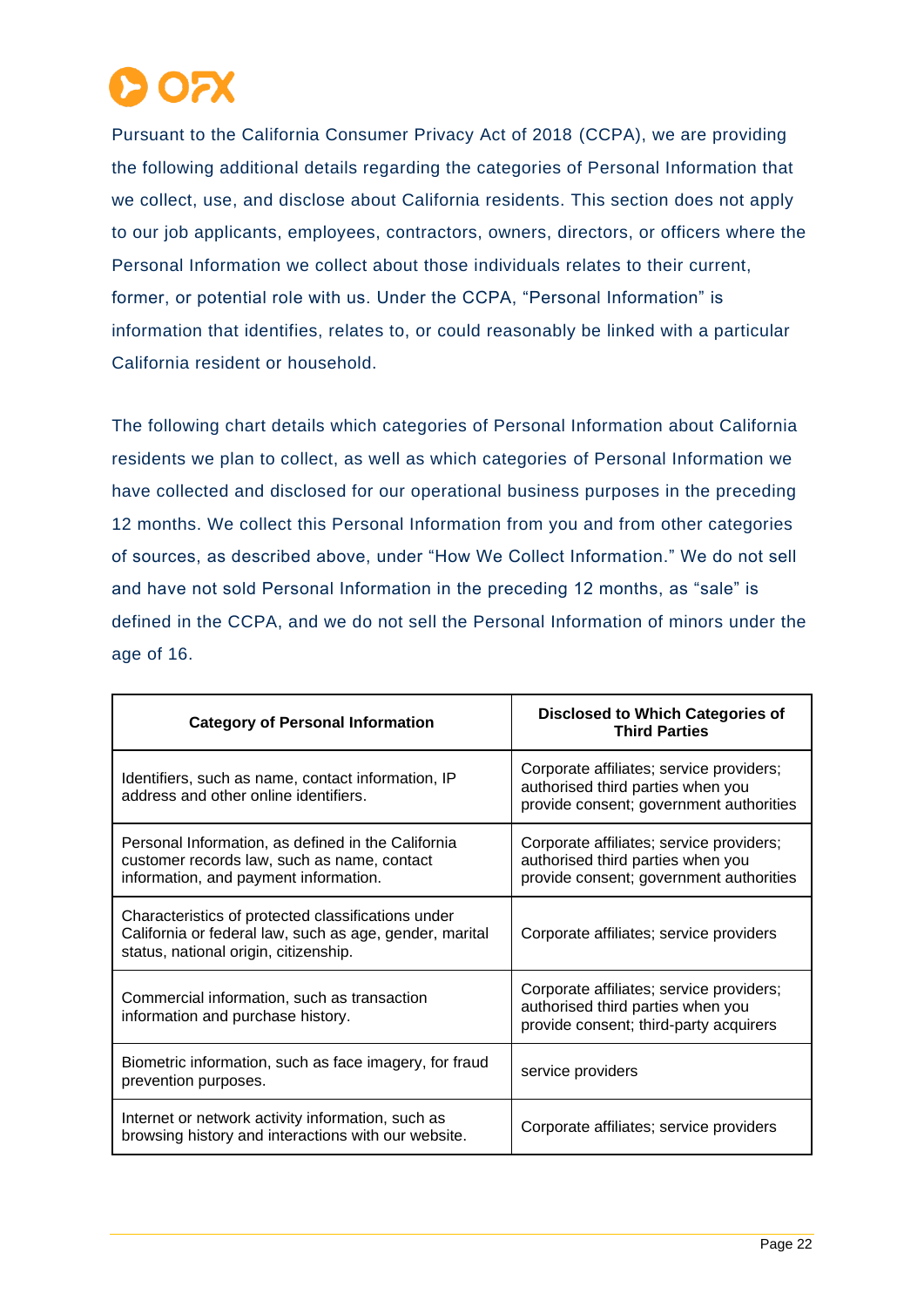

| Geolocation data, such as device location and<br>approximate location derived from IP address                                                                     | Corporate affiliates; Service providers |
|-------------------------------------------------------------------------------------------------------------------------------------------------------------------|-----------------------------------------|
| Audio, electronic, visual, and similar information, such<br>as call and video recordings.                                                                         | Corporate affiliates; Service providers |
| Professional or employment-related information, such<br>as work history and employer.                                                                             | Corporate affiliates; Service providers |
| Inferences drawn from any of the Personal Information<br>listed above to create a profile about, for example, an<br>individual's preferences and characteristics. | Corporate affiliates; Service providers |

We use this Personal Information to operate, manage, and maintain our business, to provide our products and services, and to accomplish our business purposes and objectives, including as described above, under "How We Use Your Information."

If you are a California resident, you may request that we:

(1) Disclose to you the following information covering the 12 months preceding your request:

- The categories of Personal Information we collected about you and the categories of sources from which we collected such Personal Information;
- The specific pieces of Personal Information we collected about you;
- The business or commercial purpose for collecting Personal Information about you; and
- The categories of Personal Information about you that we otherwise shared or disclosed, and the categories of third parties with whom we shared or to whom we disclosed such Personal Information (if applicable).

(2) Delete Personal Information we collected from you.

To make a request for the disclosures or deletion described above, please contact us at [privacy@ofx.com](mailto:privacy@ofx.com) or 1-888-288-7354. We will verify and respond to your request, taking into account the type and sensitivity of the Personal Information subject to the request. We may need to request additional Personal Information from you, such as email address, residential address, mailing address, date of birth and or mobile phone number in order to verify your identity and protect against fraudulent requests.

If you maintain a password-protected account with us, we may verify your identity through our existing authentication practices for your account and require you to re-